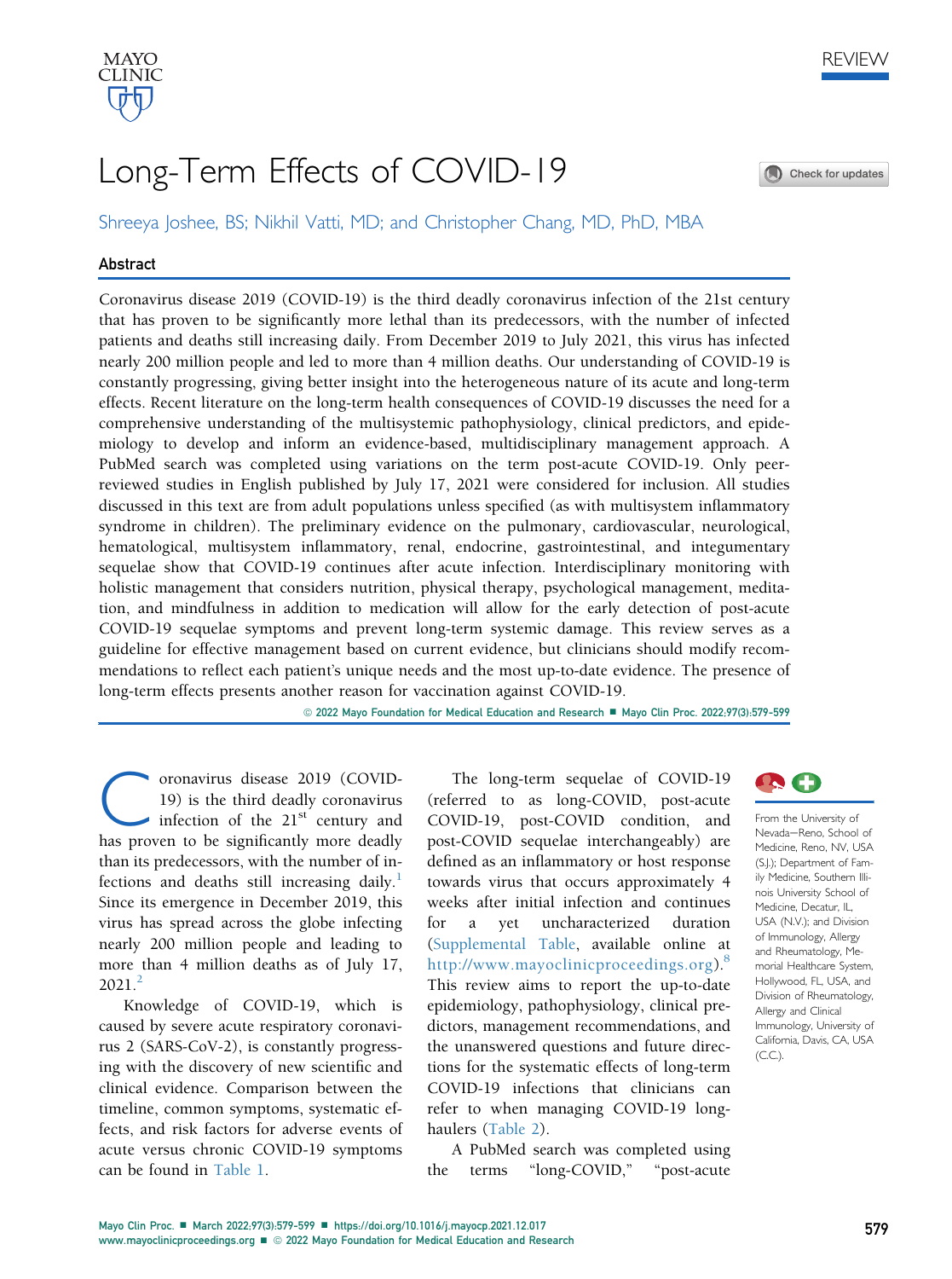COVID-19," "post-COVID condition," "post-COVID sequelae," or "long-term sequelae of COVID-19." Only peerreviewed studies in English published by July 17, 2021, were considered for inclusion. All studies discussed in this text are from adult populations unless specified (as with multisystemic inflammatory syndrome in children [MIS-C]).

#### PULMONARY SYSTEM

#### **Epidemiology**

The evidence of the epidemiology of post- $-COVID-19$  pulmonary sequelae comes from primary studies that look at persistent symptomology, acute manifestations of COVID-19, as well as extrapolations from follow-up from previous coronaviruses. Overall, the most common symptoms of long-term pulmonary sequelae experienced by those with COVID-19 include fatigue, dyspnea, and/or cough. The prevalence of these symptoms and the severity of abnormalities on imaging depend on the severity of acute illness and intensive care unit (ICU) admission status. A breakdown of the major studies looking at post-acute COVID-19 pulmonary effects can be found in [Table 3](#page-7-0).

#### Pathophysiology

A summary of the pathophysiology of pulmonary sequelae due to post-acute COVID-19 can be found in [Figure 1.](#page-12-0) An analysis of 41 post-mortem samples in Italy found extensive alveolar damage in 100% of subjects, lung macro- and microvasculature thrombosis in 71% of individuals, and thrombi stage of the organization consistent with local origin. Pneumocytes and endothelial cells contained viral ribonucleic acid even in the later stages of the disease, but viral infection was not detected in other organs. $95$  The mechanism for thrombotic changes in this disease can also be found in [Figure 1](#page-12-0).

#### Clinical Predictors

A comprehensive list of risk factors for the development of pulmonary manifestations for post-acute COVID-19 can be found in [Table 2.](#page-4-0) In a study of 1733 patients from

China, patients categorized as having a more severe hospital stay were more likely to have diffusion impairments (4.6 times) and report fatigue (2.69 times) than less severe counterparts (Supplemental Figure 1, available online at [http://www.](http://www.mayoclinicproceedings.org) [mayoclinicproceedings.org](http://www.mayoclinicproceedings.org)).<sup>[17](#page-17-3)</sup> There is also an increased prevalence of fatigue and dyspnea in ICU patients than non-ICU groups 4 weeks after acute infection resolution.<sup>[47](#page-18-0)</sup> Six-minute walk testing (6MWT) results can provide prognostic factors for illness severity as those with more severe disease had a higher proportion of subjects below the lower limit of the normal range (Supplemental Figure 1).<sup>[17](#page-17-3)</sup> The odds for developing pulmonary fibrosis were significantly increased in subjects with increased urea nitrogen (odds ratio [OR], 7.149) and D-dimer levels  $(OR, 1.066)$  at admission.<sup>[48](#page-18-1)</sup>

#### Management Recommendations

Priority for prognostic screening for pulmonary sequelae of post-acute COVID-19 should be given to those who are symptomatic or show appropriate clinical predictors. Management recommendations for those that meet these criteria can be found in [Table 2.](#page-4-0)

For high-risk patients (see [Table 2](#page-4-0)), the British Thoracic Society recommends an initial evaluation at 4 to 6 weeks postdischarge and in-person visit/follow-up imaging within 12 weeks. $31$  Radiological imaging is recommended for all COVID-19 patients 12 weeks after discharge regardless of symptom status. However, the study from Liu et al.<sup>[96](#page-19-1)</sup> of 150 patients from China shows that radiological resolution of pulmonary abnormalities occurs in greater than or equal to 50% of patients within 3 weeks of discharge; therefore, imaging of nonsymptomatic patients may be unnecessary.

Steroid use in the setting of post-acute COVID-19 has mixed results; therefore, steroid-sparing therapies should be considered when possible. $17$  An observational study in the United Kingdom has shown some rapid functional improvements with corticosteroid therapy.<sup>[38](#page-18-3)</sup> Of the 837 patients assessed by telephone at 4 weeks after infection resolution, 35 (4.8%) were initially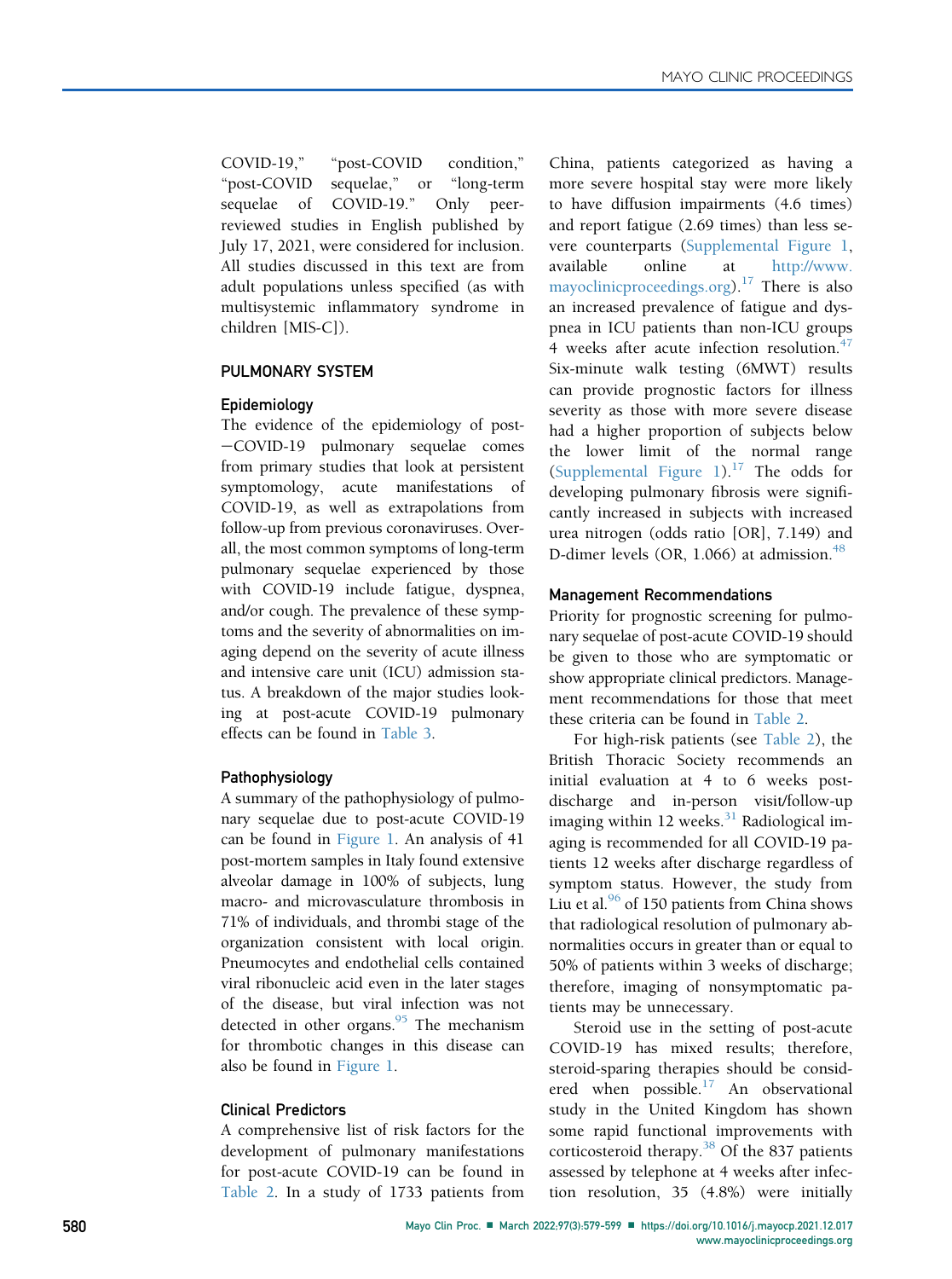#### <span id="page-2-0"></span>TABLE 1. Comparison Between the Timeline, Common Symptoms, Systematic Effects, and Risk Factors for Adverse Events of Acute Versus Chronic COVID-19 Symptoms<sup>a</sup>

| Features                                                                                   | Acute COVID-19                                                                                                                                                                                                                                                                                                                                                                                                                                                                                                                                                                                                                               | Post-acute COVID-19                                                                                                                                                                                     |
|--------------------------------------------------------------------------------------------|----------------------------------------------------------------------------------------------------------------------------------------------------------------------------------------------------------------------------------------------------------------------------------------------------------------------------------------------------------------------------------------------------------------------------------------------------------------------------------------------------------------------------------------------------------------------------------------------------------------------------------------------|---------------------------------------------------------------------------------------------------------------------------------------------------------------------------------------------------------|
| Initiation of symptoms 3-8                                                                 | 2 to 14 days after exposure                                                                                                                                                                                                                                                                                                                                                                                                                                                                                                                                                                                                                  | 4 weeks after initial response                                                                                                                                                                          |
| Pathophysiology <sup>9-15</sup>                                                            | Direct viral toxicity via ACE2/TMPRSS2 expressing cells (alveolar<br>epithelial type II cells, heart, kidneys, gastrointestinal tract, lung<br>tissue, and nasal olfactory cells)<br>Immune-mediated dysregulation of RAAS pathway<br>Microvascular dysfunction via endothelial damage<br>Dysregulation of the innate immune system with lymphopenia<br>Prolonged activation of type I interferons and endothelial cell<br>damage lead to thromboembolic events<br>Decrease in lymphocytes may allow for viral particles to persist,<br>resulting in excessive inflammation that can increase symptom<br>severity and need for ICU admission | Presence of autoreactive antibodies<br>Inflammatory and metabolic changes to<br>parenchyma, and supporting structures during<br>initial infection<br>Sequelae mediated by hospitalization interventions |
| Common symptoms <sup>3-7,16-20</sup>                                                       | Fever, dry cough, and shortness of breath >50% of patients                                                                                                                                                                                                                                                                                                                                                                                                                                                                                                                                                                                   | Fatigue, pneumonia, myalgias, headache,<br>thromboembolic conditions, and MIS                                                                                                                           |
| Systems commonly<br>involved <sup>16,17,19,21</sup>                                        | Respiratory, renal (AKI), hematological (thromboembolism)                                                                                                                                                                                                                                                                                                                                                                                                                                                                                                                                                                                    | Respiratory, cardiovascular, neurologic, MIS,<br>hematological<br>Less frequently involved: renal, endocrine,<br>gastrointestinal, or integumentary                                                     |
| Laboratory markers and<br>clinical indications of<br>severe disease <sup>16,20,22,23</sup> | Progressive elevation of cardiac troponins, hepatic enzymes, and<br>serum creatinine, along with advanced lymphocytopenia and<br>increased neutrophils<br>ARDS development for severe cases                                                                                                                                                                                                                                                                                                                                                                                                                                                  | See Table 2 for systematic breakdown of lab<br>markers and risk factors                                                                                                                                 |
| Risk factors for adverse<br>consequences <sup>4,16,23-25</sup>                             | Hypertension, diabetes, mechanical ventilation, ICU admission,<br>advanced age, frailty, immune response                                                                                                                                                                                                                                                                                                                                                                                                                                                                                                                                     | Ages 40-49 (OR, 15.3) years<br>Hospitalization during acute infection (OR, 2.9)<br>Clinical findings from the initial infection (variable)                                                              |
| Risk factors for death <sup>26</sup>                                                       | Hospitalization, 85+ years old (OR, 11.36 years), pneumonia,<br>diabetes, heart failure, CKD                                                                                                                                                                                                                                                                                                                                                                                                                                                                                                                                                 | Not yet determined                                                                                                                                                                                      |

ACE2, angiotensin-converting enzyme 2; AKI, acute kidney injury; ARDS, acute respiratory distress syndrome; CKD, chronic kidney disease; COVID-19, coronavirus disease 2019; ICU, intensive care unit; MIS, multisystem inflammatory syndrome; OR, odds ratio; RAAS, renin-angiotensin aldosterone system; TMPRSS2, transmembrane serine protease 2.

diagnosed with interstitial lung disease and significant functional deficits. These 35 patients were brought in for outpatient evaluation where 30 were diagnosed with persistent interstitial lung changes and were offered steroid treatment with a maximum dose of 0.5 mg/kg oral prednisolone for 3 weeks. Improvements were noted in transfer factor  $(31.6\% \pm 27.6\%, P < 0.001)$ and forced vital capacity  $(9.6\% \pm 13.0\%,$  $P=0.014$ ) with treatment, and significant symptomatic and radiological improvement.

# Unanswered Questions and Future **Directions**

Questions that remain include whether patients with significant lung involvement

ever go back to pre-COVID-19 baseline, both symptomatically and by objective measures of lung function. In addition, we also do not know how long it takes for symptoms to resolve completely or for lung function to fully recover. Future studies involving medications that can help decrease permanent lung damage such as pulmonary fibrosis would be beneficial.

# CARDIOVASCULAR SYSTEM

# Epidemiology

A breakdown of the major studies looking at post-acute COVID-19 cardiac effects can be found in [Table 3](#page-7-0). Increases in cardiac troponin levels may indicate underlying cardiovascular pathology and is correlated with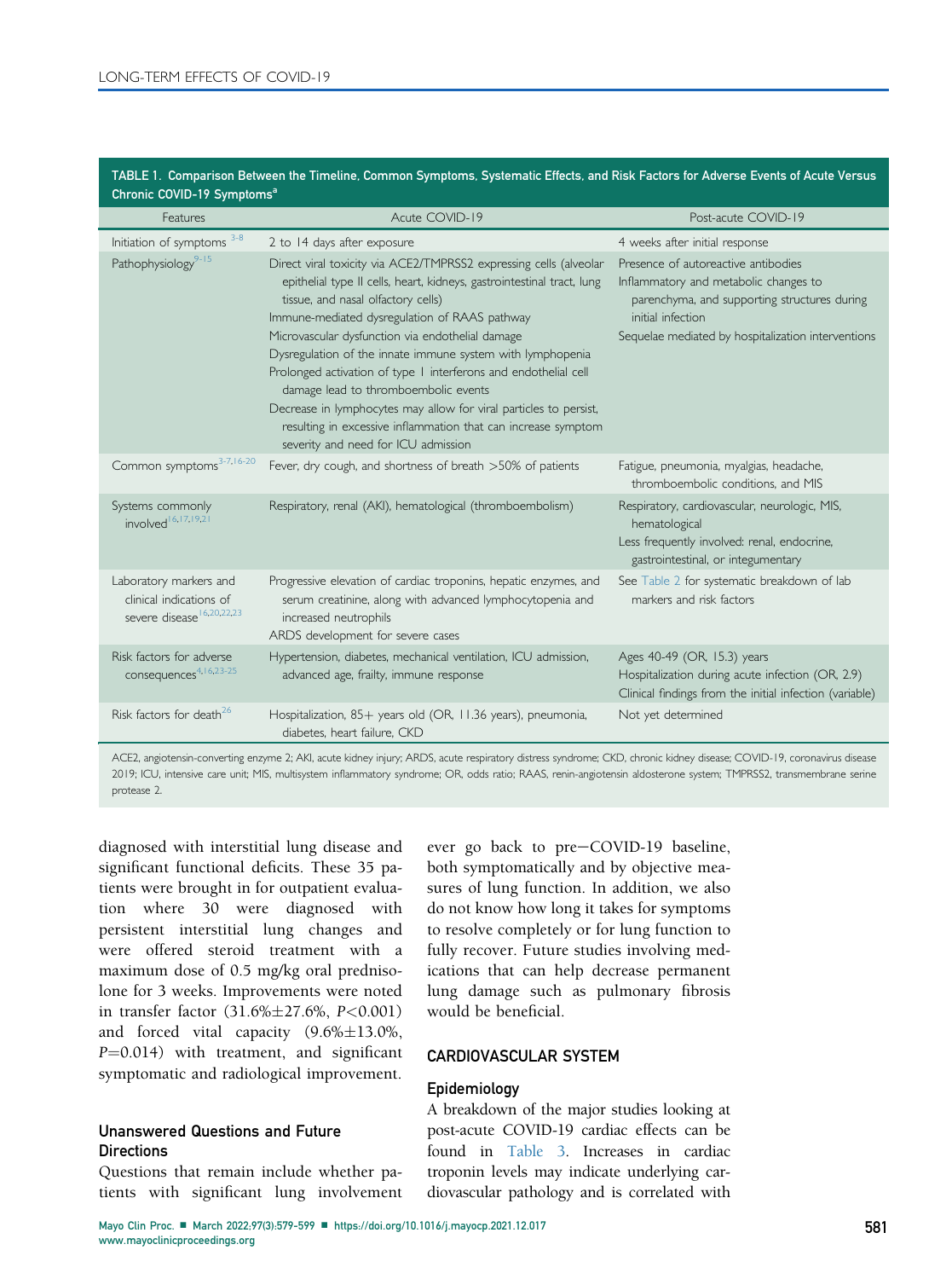increased severity of acute illness and use of mechanical ventilation during hospitalization, cardiac dysfunction, arrhythmias, and death. $97$ 

#### Pathophysiology

The pathophysiology behind the cardiovascular sequelae of post-acute COVID-19 can be found in [Figure 1.](#page-12-0) These findings indicate immune-mediated pathogenesis in the cardiovascular sequelae of post-acute COVID-19 instead of viral pathogenesis that leads to cardiac fibrosis. Imbalances in electrolytes can also interfere with electrical conduction in myocytes resulting in fatal rhythmic abnormalities. Hydroxychloroquine and azithromycin may cause QT prolongation which can lead to torsade de pointes and fatal arrhythmias.[98](#page-19-3) In patients at risk of cardiovascular symptoms of COVID-19, medication lists and electrolyte levels should be closely monitored to reduce instances of arrhythmias.

# Clinical Predictors

History of increased troponin, disease severity, higher viral load, and pneumonia increase the risk of cardiovascular sequelae in patients who have had COVID-19. Patients with elevated troponin levels are also at an increased risk due to higher white blood cell counts and longer prothrombin times. $97$  In a meta-analysis of 591 patients with severe acute respiratory syndrome (SARS), Corrales-Medina et al $^{99}$  $^{99}$  $^{99}$  found that hospitalization with pneumonia increases the risk of cardiovascular disease 2.1 times within the first year and 1.86 times in 10 years. Hospitalization records in COVID-19 patients should be evaluated for pneumonia during active infection and flagged for cardiac follow-up. A cytokine response panel consisting of 6 pro-inflammatory cytokines (tumor necrosis factor [TNF]-alpha, interferon-gamma, C-C motif chemokine ligand 5, interleukin 6 [IL-6], IL-8, and IL-18) were elevated in 16 patients with viral loads greater than 1000 copies per real-time polymerase chain reaction (rt-PCR) and cardiac fibrosis. $100$  These lab markers may serve as prognostic indicators of post-COVID-19 patients that may have cardiac sequelae due to fibrosis. Cardiac fibrosis is central to the pathophysiology of heart failure (HF), which explains the increased incidence of acute HF in COVID-19 and acute decompensation in patients with chronic-HF in this study of 3080 patients in Spain.<sup>[43](#page-18-4)</sup>

Prolonged corticosteroid use may increase viral shedding, thus increasing the odds of developing cardiovascular and other systemic sequelae. A multicenter randomized control trial of 86 patients with COVID-19 found that early use of corticosteroids (methylprednisolone) prolongs viral shedding in patients with COVID-19 pneumonia by suppressing immune cells. $101$  In this single-blind prospective trial, patients were either given 1 mg/kg per day of methylprednisolone in 100 mL 0.9% saline or 100 mL 0.9% normal saline for 7 days within 72 hours of being admitted to the hospital. Viral RNA was detectable in the methylprednisolone group (11 days; interquartile range, 6 to 16 days), which was significantly longer than that in the control group (8 days; interquartile range, 2 to 12 days;  $P=0.030$ ) with throat cultures.  $CD3+T$  cells and  $CD8+T$  cells in the methylprednisolone group were also lower than the control group  $(P<0.05)$ . However, this study also found no significant differences in other secondary outcomes or incidence of clinical deterioration.

Corticosteroid use was beneficial in reducing patient mortality in patients with acute respiratory distress syndrome (ARDS)  $(HR, 0.38).$ <sup>[102](#page-19-7)</sup> A landmark Randomised Evaluation of COVID-19 Therapy (RECOVERY) open-label trial with 6425 hospitalized COVID-19 patients who were assigned to either take dexamethasone 6 mg once a day for 10 days or have "usual" care. Reduction in mortality with glucocorticoid therapy varied greatly depending on the level of respiratory support at the time of randomization. Mortality was lower in treatment groups in patients receiving invasive mechanical ventilation (29.3% vs 41.4%; rate ratio [RR], 0.64) or oxygen without invasive mechanical ventilation (23.3% vs 26.2%; RR, 0.82) but not in subjects receiving no respiratory support  $(17.8\% \text{ vs } 14.0\%; RR, 1.19).$ <sup>[103](#page-19-8)</sup> Although corticosteroids may cause systemic sequelae issues in the long term, it would not be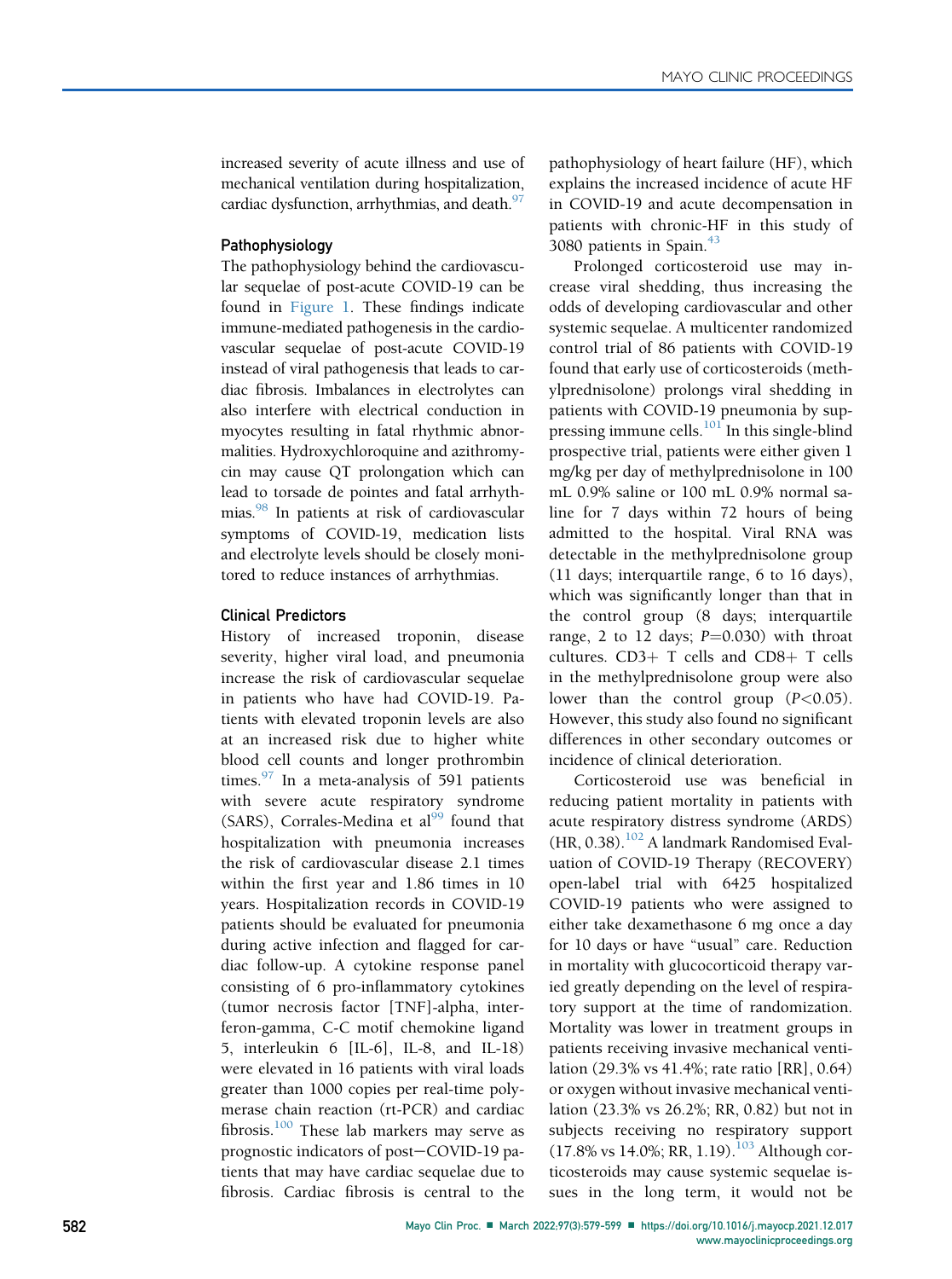<span id="page-4-0"></span>

|                | TABLE 2. Summary of Important Findings in the Systemic Sequelae of Post-Acute COVID-19 <sup>a,b</sup>                                                                                                                                    |                                                                                                                                                                                                                                         |                                                                                                                                                                                                                                                                                                                                          |                                                                                                                                                                                                                                                                                                                                                                                                                                                                     |
|----------------|------------------------------------------------------------------------------------------------------------------------------------------------------------------------------------------------------------------------------------------|-----------------------------------------------------------------------------------------------------------------------------------------------------------------------------------------------------------------------------------------|------------------------------------------------------------------------------------------------------------------------------------------------------------------------------------------------------------------------------------------------------------------------------------------------------------------------------------------|---------------------------------------------------------------------------------------------------------------------------------------------------------------------------------------------------------------------------------------------------------------------------------------------------------------------------------------------------------------------------------------------------------------------------------------------------------------------|
| System         | Clinical findings or diagnostic<br>criteria <sup>17,19</sup>                                                                                                                                                                             | Risk factors <sup>27-29</sup>                                                                                                                                                                                                           | Management recommendations<br>$30 - 37$                                                                                                                                                                                                                                                                                                  | Clinical trial based pharma-<br>cology $30,38 - 44$                                                                                                                                                                                                                                                                                                                                                                                                                 |
| Pulmonary      | Fatigue, dyspnea<br>CT: ground-glass opacities and<br>fibrotic changes                                                                                                                                                                   | Severe disease, ICU<br>admission, or severe<br>hospital stay<br>CT severity score,<br>increased D-dimer or<br>urea nitrogen<br>Advanced age, male,<br>history of cigarette<br>smoking                                                   | Initial evaluation 4-6 weeks with<br>pulmonary function testing<br>and 6MWT<br>Lower limit 6MWT, higher Follow-up imaging at 12 wks<br>Dyspnea: pulmonary and cardiac 2403 mg daily pirfenidone:<br>workup                                                                                                                               | Maximum initial dose 0.5 mg/<br>kg oral prednisolone: FVC,<br>radiological and<br>symptomatic improvement<br>FVC, 6WMT, and disease<br>progression improvement<br>150 mg of twice daily<br>nintedanib: FVC<br>improvement<br>Pulmonary rehabilitation:<br>pulmonary function<br>improvements<br>Ongoing clinical trials to<br>determine potential<br>pharmacological candidates,<br>use current recommended<br>guidelines for most likely<br>differential diagnosis |
| Cardiovascular | Chest pain, heart palpitations<br>CMR: myocardial inflammation,<br>myocarditis, pericarditis, cardiac<br>fibrosis<br>Echocardiogram: impaired LVEF,<br>pericarditis, myocarditis, other<br>cardiac anomalies<br>Increased troponin level | Severe disease, high viral<br>load, pneumonia during<br>hospitalization<br>Increased troponin levels,<br>decrease in LVEF<br>Hydroxychloroquine with<br>or without ritonavir/<br>lopinavir and<br>azithromycin use in<br>acute COVID-19 | Initial evaluation with noninvasive Ongoing clinical trials to<br>technology (point-of-care<br>ECG, transthoracic<br>echocardiogram, laboratory<br>tests for CRP, and troponin-T)<br>Escalate to invasive testing and<br>referral if abnormalities are<br>detected in the initial<br>evaluation                                          | determine potential<br>pharmacological candidates,<br>use current recommended<br>guidelines for most likely<br>differential diagnosis<br>Continue RAAS modifying<br>drug use (ACE-inhibitors,<br>ARBs, etc)<br>Avoid amiodarone as it may<br>exacerbate pulmonary<br>fibrosis                                                                                                                                                                                       |
| Neurological   | Neuropsychiatric: anxiety,<br>depression, PTSD, OCD,<br>insomnia<br>Cognitive: headaches, brain fog,<br>memory loss, nonrestorative<br>sleep<br>Peripheral: anosmia, ageusia,<br>fatigue, malaise, POTS                                  | Severity of illness, ICU<br>admission, MIS-C<br>Medications such as<br>lopinavir-ritonavir and<br>corticosteroid use (rare)                                                                                                             | Standard screening tools be used Standard therapies with referral<br>for neuropsychiatric<br>conditions by primary care<br>providers to evaluate for<br>disorders such as anxiety,<br>depression, PTSD, and OCD<br>No specific published guidelines<br>on screening protocols for<br>neurological disorders                              | to neurological specialists for<br>refractory conditions or<br>imaging abnormalities<br>Beta-blockers, diet, and<br>exercise: beneficial in<br>reducing POTS symptoms                                                                                                                                                                                                                                                                                               |
| Hematological  | Pulmonary embolism, VTE, ATE                                                                                                                                                                                                             | Disease severity, length of<br>acute infection, and ICU<br>admission<br>Low fibrinogen and higher<br>D-dimer on admission,<br>and $DI \geq I.5$ -fold<br>Increased age, cancer, and<br>corticosteroid use<br>(critically ill)           | In-patient (all): CBC, coagulation<br>studies PT and aPTT,<br>fibrinogen and D-Dimer<br>Outpatient (symptomatic or at-<br>risk): same as in-patient<br>Proceed to further invasive<br>testing and imaging studies<br>under standard protocols<br>recommended for the<br>suspected differential diagnosis<br>if abnormalities are present | Thromboprophylaxis in those<br>with high clot burden or at<br>risk of thromboembolic<br>events if there is no bleeding<br>risk<br>Ongoing clinical trials to<br>determine potential<br>pharmacological candidates,<br>use current recommended<br>guidelines for most likely<br>differential diagnosis<br>Continued on next page                                                                                                                                     |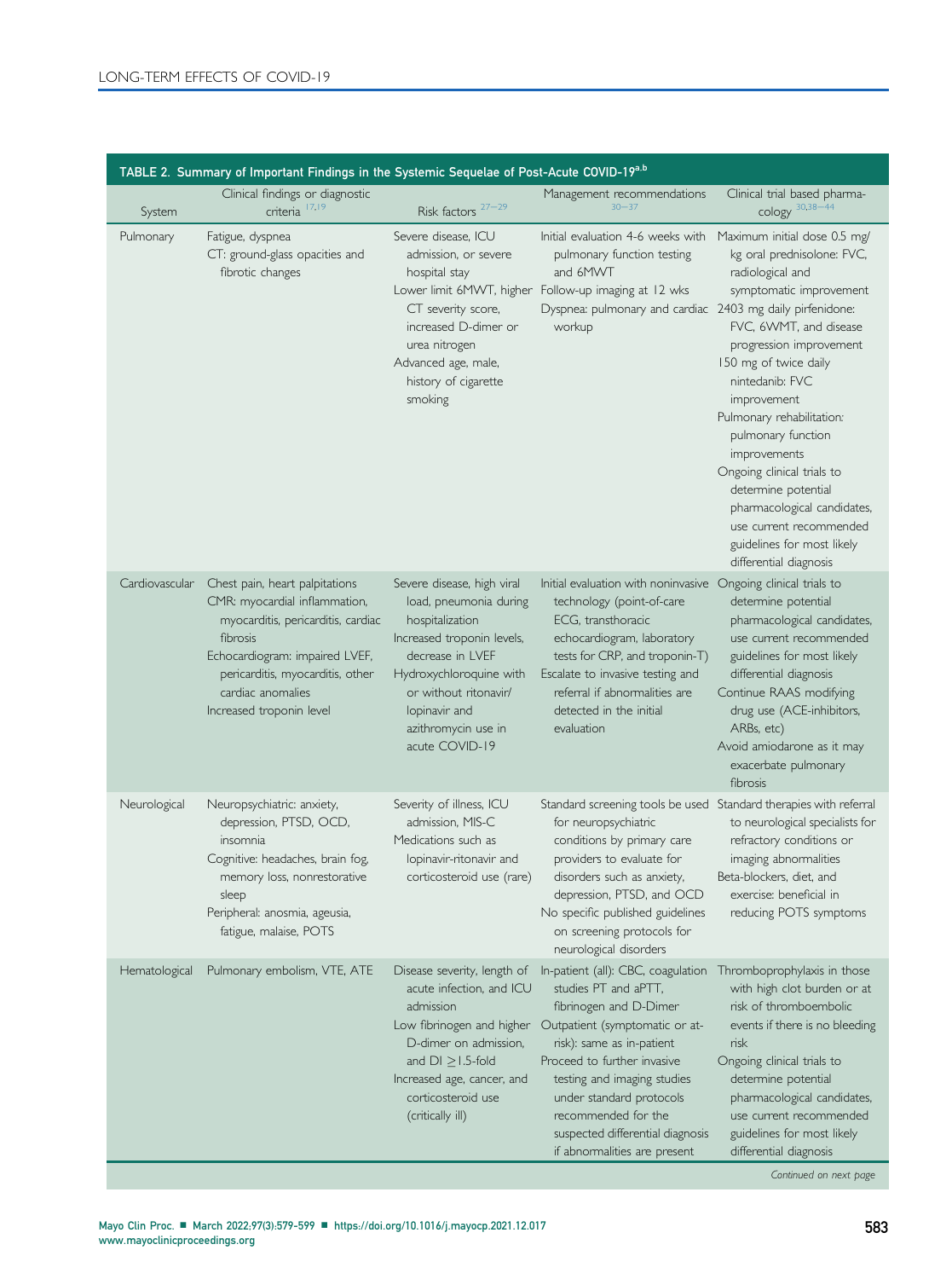| <b>TABLE 2. Continued</b> |                                                                                                                                                                                                       |                                                                                                                                                                                                            |                                                                                                                                                                                                                                                                                                                                                                                                                                    |                                                                                                                                                                                                                                                                                       |
|---------------------------|-------------------------------------------------------------------------------------------------------------------------------------------------------------------------------------------------------|------------------------------------------------------------------------------------------------------------------------------------------------------------------------------------------------------------|------------------------------------------------------------------------------------------------------------------------------------------------------------------------------------------------------------------------------------------------------------------------------------------------------------------------------------------------------------------------------------------------------------------------------------|---------------------------------------------------------------------------------------------------------------------------------------------------------------------------------------------------------------------------------------------------------------------------------------|
| System                    | Clinical findings or diagnostic<br>criteria <sup>17,19</sup>                                                                                                                                          | Risk factors <sup>27-29</sup>                                                                                                                                                                              | Management recommendations<br>$30 - 37$                                                                                                                                                                                                                                                                                                                                                                                            | Clinical trial based pharma-<br>cology $30,38-44$                                                                                                                                                                                                                                     |
| Renal                     | AKI, wide spectrum of glomerular Same as hematological<br>and tubular diseases                                                                                                                        | system<br>High-risk APOLI variant<br>(collapsed<br>glomerulopathy)                                                                                                                                         | Refer to a nephrologist if AKI is<br>persistent or there is severe<br>dysfunction                                                                                                                                                                                                                                                                                                                                                  | Standard therapies with referral<br>to specialists as needed                                                                                                                                                                                                                          |
| Endocrine                 | New-onset diabetes, worsening<br>pre-existing diabetes, DKA,<br>subacute thyroiditis, Graves<br>thyrotoxicosis                                                                                        | High viral loads, severe<br>disease                                                                                                                                                                        | Initial evaluation for new-onset<br>diabetes should include testing<br>for antibodies to beta-islet<br>cells and CRP and rule out risk<br>factors for type 2 diabetes<br>Monitor labs to rule out new-<br>onset thyroid autoimmune<br>diseases (Graves and<br>Hashimoto thyroiditis) vs<br>COVID-19 thyroiditis<br>Refer to an endocrine specialist<br>as necessary                                                                | Standard therapies with referral<br>to specialists as needed                                                                                                                                                                                                                          |
|                           | Gastrointestinal Loss of appetite, nausea, acid<br>reflux, diarrhea, abdominal<br>distension, belching, vomiting,<br>and bloody stools                                                                | High viral loads, severe<br>disease                                                                                                                                                                        | Fecal cultures to check for gut<br>dysbiosis, refer to a<br>gastrointestinal specialist as<br>necessary                                                                                                                                                                                                                                                                                                                            | Dietary changes or fecal<br>transplantation<br>Standard therapies with referral<br>to specialists as needed                                                                                                                                                                           |
| Integumentary             | Hair loss, skin rash, urticarial<br>lesions, angioedema                                                                                                                                               | Unknown                                                                                                                                                                                                    | Standard protocols with referral<br>to specialists as needed                                                                                                                                                                                                                                                                                                                                                                       | Standard therapies with referral<br>to specialists as needed                                                                                                                                                                                                                          |
| MIS-C                     | (Age $\leq$ 21 y): fever $\geq$ 38.0°C or<br>subjective fever for $\geq$ 24 h,<br>laboratory inflammation<br>evidence, severe illness requiring<br>hospitalization with $\geq 2$ organ<br>involvement | Presenting to the<br>emergency department<br>or admitted to the<br>general ward<br>Increased D-dimer,<br>troponin, BNP, pro-<br>BNP, CRP, and ferritin<br>In patients $\geq$ 5 y old,<br>identify as Black | Tier I: CBC, CMP, ESR, CRP and<br>SARS-CoV-2 PCR/serology<br>If tier I results reach the<br>diagnostic threshold then tier<br>2: cardiac enzymes (BNP,<br>troponin T, etc),<br>hematological/coagulation<br>factors (D-dimer, fibrinogen,<br>PTT, blood smear, etc),<br>cardiac studies (ECG and<br>echocardiogram), LDH,<br>triglycerides, urinalysis, and<br>cytokine panel<br>In shock without clear etiology:<br>tiers 1 and 2 | $Ist$ line in shock:<br>IVIG 2 gm/kg and MPIV at 1-2<br>mg/kg per day<br>Refractory disease with shock:<br>MPIV 10-30 mg/kg per day or<br>high dose anakinra<br>No shock:<br>IVIG 2 gm/kg per day<br>Refractory Disease, No<br>shock: MPIV 1-2 mg/kg per<br>day or high-dose anakinra |

<span id="page-5-0"></span><sup>a</sup>6MWT, 6-minute walk test; ACE, angiotensin-converting enzyme; AKI, acute kidney injury; APOLI, apolipoprotein LI; aPTT, activated partial prothrombin time; ARB, angiotensin receptor blocker; ATE, arterial thromboembolism; BNP, brain natriuretic peptide; CBC, complete blood count; CMP, complete metabolic panel; CMR, cardiac magnetic resonance; COVID-19, coronavirus disease 2019; CRP, C-reactive protein; CT, computed tomography; DI, D-dimer increment; DKA, diabetic ketoacidosis; ECG, electrocardiogram; ESR, erythrocyte sedimentation rate; FVC, forced vital capacity; ICU, intensive care unit; IVIG, intravenous immunoglobulin; LDH, lactate dehydrogenase; LVEF, left ventricular ejection fraction; MIS-C, multisystem inflammatory syndrome in children; MPIV, methylprednisone intravenous; OCD, obsessive compulsive disorder; PCR, polymerase chain reaction; POTS, postural orthostatic tachycardia syndrome; PT, prothrombin time; PTSD, post-traumatic stress disorder; RAAS, renin angiotensin-aldosterone system; SARS-CoV-2, severe acute respiratory syndrome; VTE, venous thromboembolism.

<span id="page-5-1"></span><sup>b</sup>High-risk or symptomatic individuals are the priority for screening.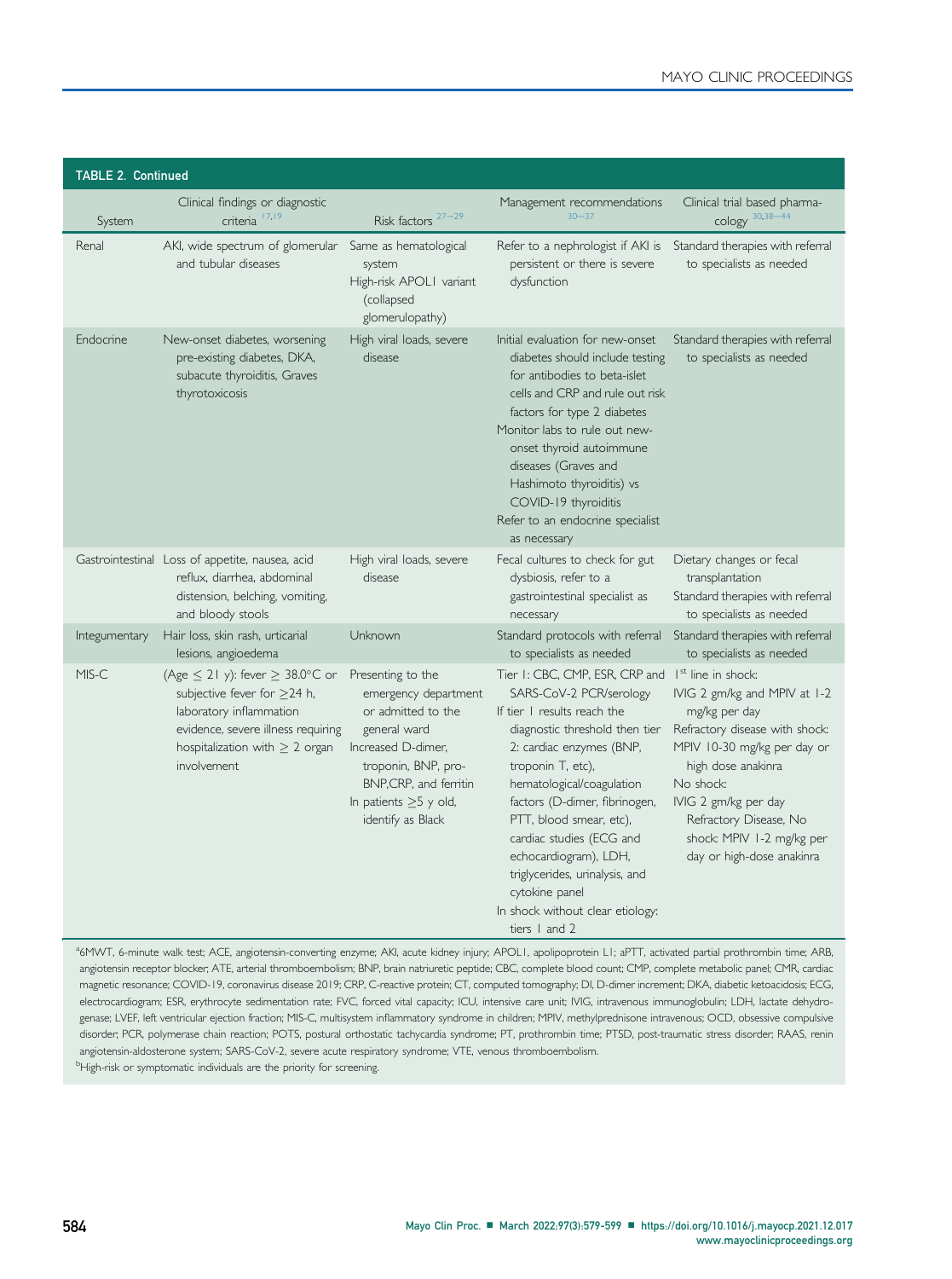reasonable to delay treatment given the mortality benefits in patients who need respiratory support or who have ARDS.

#### Management Recommendations

Major concerns in the cardiovascular sequelae of COVID-19 are acute coronary syndrome, myocarditis, arrhythmias, cardiogenic shock, and medication-induced heart conditions. Full cardiac workup should be limited to patients with active symptoms or at increased risk. Point-of-care electrocardiogram (ECG), transthoracic echocardiogram, laboratory tests for C-reactive protein (CRP) and troponin-T, and pro-inflammatory markers (TNF-alpha, C-C motif chemokine ligand 5, IL-6, IL-8, IL-18, and interferon-gamma) should be measured in symptomatic patients. Decreases in left ventricular ejection fraction, abnormal increases in the aforementioned laboratory tests, and any electrical abnormalities warrant invasive measures such as cardiac catheterization, transesophageal echocardiography, and cardiac magnetic reso-nance if they are of clinical benefit.<sup>[104](#page-19-9)</sup> Athletes presenting with clinical findings of myocarditis at the onset of illness (disproportionate dyspnea on exertion, chest pain, unexpected elevations in serum troponins, arrhythmias/ atrioventricular block, etc) should stop aerobic activity and athletic participation and undergo an echocardiogram, 24-hour Holter monitoring, and exercise ECG within 3 to 6 months after initial illness. They can resume training if cardiac and inflammatory biomarkers, electrical activity, and ventricular systolic function have returned to normal.<sup>[105](#page-19-10)</sup>

The current clinical trial-based pharmacology for management of cardiac sequelae in post-acute COVID-19 can be found in [Table 2](#page-4-0). Corticosteroids may improve cardiac function in viral-induced myocarditis if viral RNA is undetectable due to concerns of prolonged viral shedding.<sup>[106](#page-19-11)</sup>

# Unanswered Questions and Future **Directions**

There are many unanswered questions on the long-term cardiovascular effects of COVID-19. This is an evolving question due to the novelty of COVID-19. We do

not know if post-COVID-19 arrhythmias are permanent or temporary. We do not know how long patients will need to avoid proarrhythmic drugs. We also do not know if post-COVID-19-associated myocarditis or cardiomyopathy and related congestive HF will fully recover. The duration of treatment with angiotensin-converting enzymes or beta blockers in these patients is also unknown. Another unknown is how long should limitations on strenuous activity remain. Future studies should focus on determining risk factors for long-term cardiovascular side effects and the development of mitigation measures to prevent these sequelae.

#### NEUROLOGICAL SYSTEM

#### Epidemiology

Survivors of COVID-19 report prolonged anosmia/ageusia, headaches, "brain fog"/ memory loss, fatigue, malaise, and nonres-torative sleep.<sup>[16](#page-17-6)[,17,](#page-17-3)[19](#page-17-7)[,47](#page-18-0)</sup> A breakdown of the major studies of post-acute COVID-19 neurological effects can be found in [Table 3.](#page-7-0) The prevalence of brain fog lacks significant scientific validity due to the lack of objective evidence.

# Pathophysiology

A summary of the pathophysiology of neurological effects of post-acute COVID-19 can be found in [Figure 1.](#page-12-0)

# Clinical Predictors

The severity of illness, ICU admission, MIS-C, and certain medication during acute infection all increase risk of neurological sequelae in the post-acute COVID-19 period. A retrospective cohort study with 236,371 patients found substantial neurological and psychiatric morbidity among patients with severe illness.<sup>[53](#page-18-5)</sup> Intensive care unit admissions are also associated with increased neuropsychiatric symptom manifestation (depression, anxiety, etc) but not cognitive symptoms (memory loss and headache). Instances of neuropsychiatric diseases increase with encephalopathy during the acute phase of illness (Supplemental Figure 1).<sup>[53](#page-18-5)</sup> Case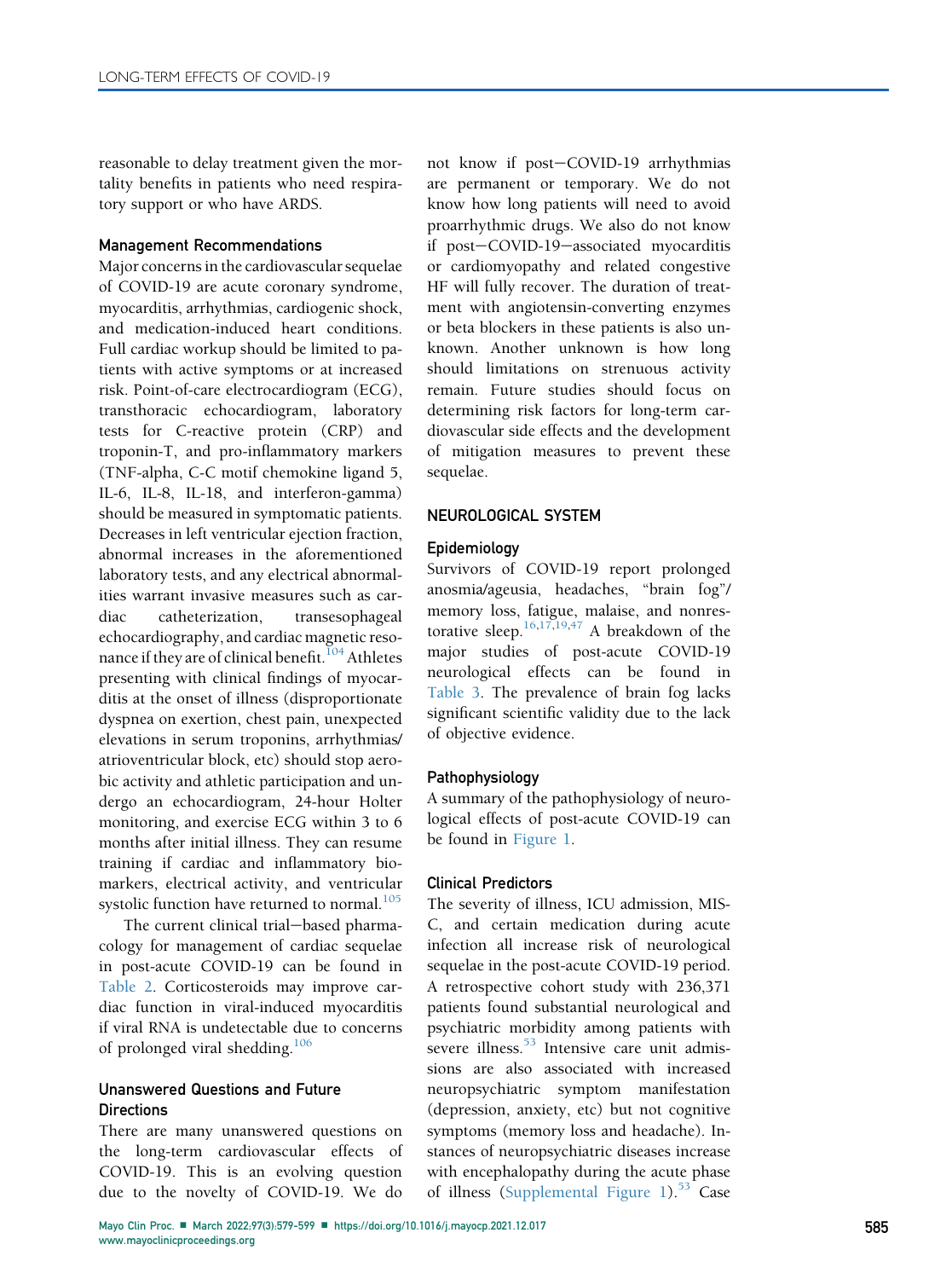|                                           | TABLE 3. Epidemiological Studies of Post-Acute COVID-19 Broken Down by System |                                                                                                                                                                                                                                                          |                                                                                                                                    |
|-------------------------------------------|-------------------------------------------------------------------------------|----------------------------------------------------------------------------------------------------------------------------------------------------------------------------------------------------------------------------------------------------------|------------------------------------------------------------------------------------------------------------------------------------|
| Author                                    | Study type                                                                    | Key findings                                                                                                                                                                                                                                             | Key takeaways                                                                                                                      |
| <b>Pulmonary</b>                          |                                                                               |                                                                                                                                                                                                                                                          |                                                                                                                                    |
| Ahmed et al <sup>45</sup>                 | Meta-analysis on SARS/MERS 6<br>months post-discharge                         | DLCO, FVC, TLC abnormalities more prevalent than<br>abnormalities in FEVI<br>TLC and FVC abnormalities resolve with time, but DLCO<br>impairment remained in $24.35\%$ for $>6$ months                                                                   | I. Restrictive pattern of lung pathol-<br>ogy may occur.<br>2. Consider taking serial DLCO mea-<br>surements, D-dimer and urea ni- |
| Carvalho-Schneider<br>et al <sup>46</sup> | Prospective follow-up study of 150<br>patients after 60 days                  | Instances of grade 2-4 dyspnea decrease with time (at the onset-<br>42.2%, Day 30-10.7% vs. Day 60- 7.7% post-infection)<br>Increased odds of persistent symptoms in those between ages 40<br>and 60 y, admitted to hospitals, and abnormal auscultation | trogen to serve as a proxy for lung<br>function and risk of disease.<br>3. ICU admission and severe disease<br>are risk factors.   |
| Halpin et al <sup>47</sup>                | Prospective study of 100 subjects<br>in the United Kingdom after 4<br>weeks   | Fatigue (72% ICU vs 60.3% non-ICU) and dyspnea (65.6% ICU vs<br>42.6% non-ICU)                                                                                                                                                                           | 4. Symptoms decrease with time.                                                                                                    |
| Huang et al <sup>17</sup>                 | Ambidirectional cohort study of<br>1733 patients after 6 months               | Severe disease: 4.6 times more likely to have lung diffusion<br>impairments and 2.69 times more likely to report fatigue<br>I+ major lung abnormality in 50% of patients after 6 months;<br>most common is ground-glass opacities                        |                                                                                                                                    |
| $Z$ hao et al $48$                        | 39 patients after 3 months                                                    | Persistent fibrotic changes on CT in 25% of mild to moderate and<br>65% of severe COVID-19 patients<br>Increases in urea nitrogen and D-dimer levels at admission were<br>prognostic indicators of impaired lung diffusion                               |                                                                                                                                    |
| Cardiovascular                            |                                                                               |                                                                                                                                                                                                                                                          |                                                                                                                                    |
| Carfi et al $ 9$                          | Italian study with 143 patients after<br>2 months                             | 22% experience chest pain                                                                                                                                                                                                                                | I. Studies have a small sample size,<br>therefore need more data to                                                                |
| Huang et al <sup>17</sup>                 | Ambidirectional cohort study of<br>1733 patients after 6 months               | Chest pain and palpitations to be $<$ 5%                                                                                                                                                                                                                 | know prevalence.<br>2. Similar coronaviruses have shown                                                                            |
| Sultanian et al <sup>49</sup>             | Observational study of 3026<br>patients in Sweden                             | COVID-19 was also involved in at least 16% of IHCAs and 10% of<br>all OHCAs,                                                                                                                                                                             | cardiac sequelae therefore it is<br>possible.                                                                                      |
|                                           |                                                                               | 2.3-fold increase in 30-day mortality due to IHCA and 3.4-fold in<br><b>OHCA</b>                                                                                                                                                                         | 3. Chest pain, palpitations and IHCA/<br>OHCAs are major symptoms.                                                                 |
| Wu et al <sup>50</sup>                    | 12-year follow-up study of SARS<br>patients                                   | 40% continued to have cardiovascular complications                                                                                                                                                                                                       | 4. Severe disease is a risk factor.<br>5. Athletes need to be evaluated                                                            |
| Puntmann et al <sup>51</sup>              | Cohort study of 100 patients 60<br>days post COVID-19 infection               | 60% of participants had ongoing myocardial inflammation on CMR<br>and 78% had some cardiac involvement independent of pre-<br>existing conditions or illness severity                                                                                    | before return to play.                                                                                                             |
|                                           |                                                                               | Endomyocardial biopsy in severe patients revealed active<br>lymphocytic infiltration without viral genome presence                                                                                                                                       |                                                                                                                                    |
| Rajpal et al <sup>52</sup>                | 26 college athletes after 11-53<br>days                                       | Myocarditis and pericarditis in 4 of 26 and 2 of 26 participants,<br>respectively                                                                                                                                                                        |                                                                                                                                    |

<span id="page-7-0"></span>586

Continued on next page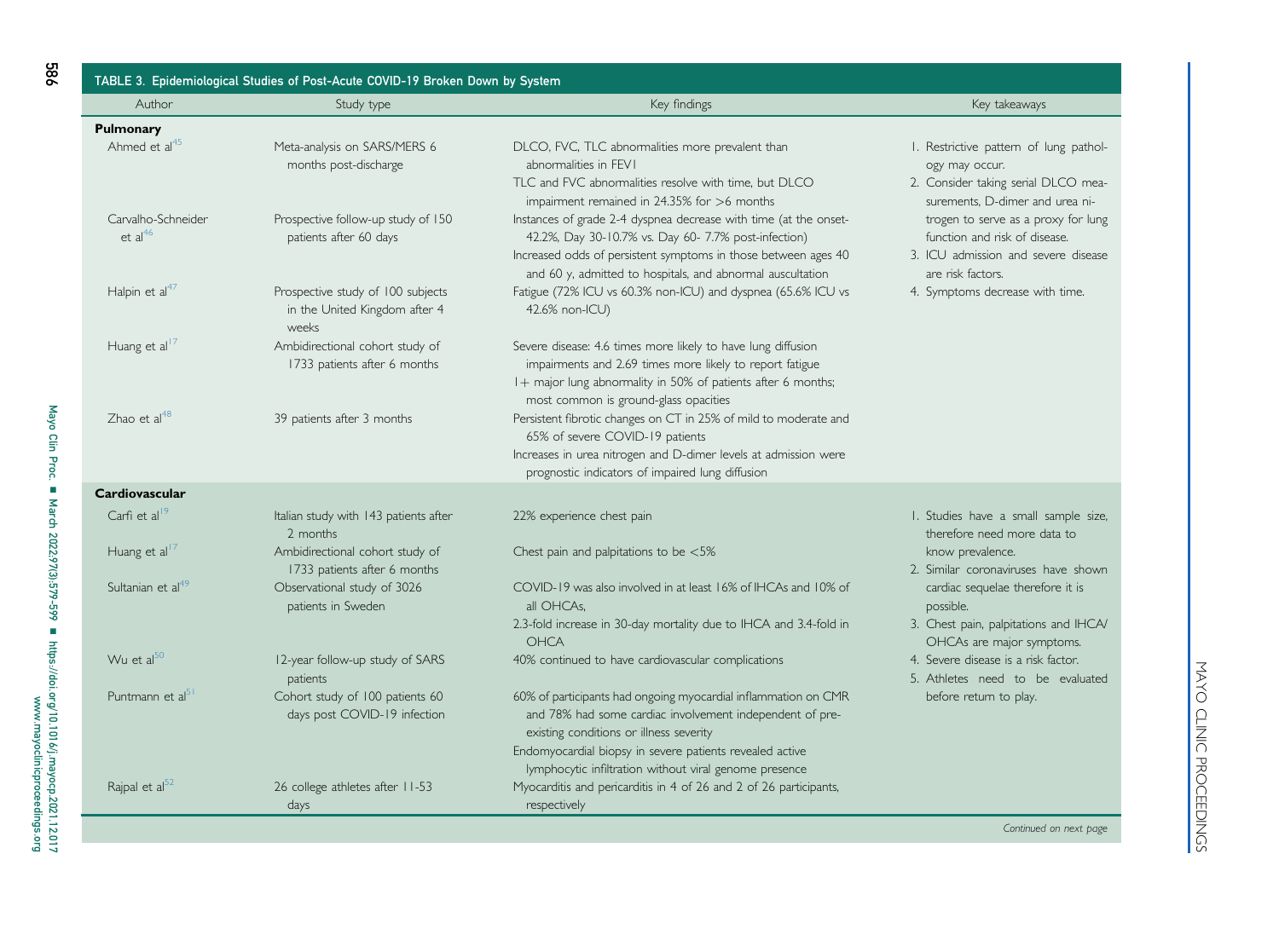#### TABLE 3. ContinuedAuthor Study type Study type Study type Study to the Study of the Study of the Study of the Study type Study type Study type Study to the Key findings Key findings Study type Study to the Study of the Study of the Study of Neurological Taquet et  $a^{53}$  $a^{53}$  $a^{53}$  Retrospective cohort study with 236,371 patients after 6 months 23% to 37% had 1 þ neuropsychiatric disorders Rates of neuropsychiatric disorder varied dependent on disease severity: Encephalopathy > ICU > hospitalized/nonhospitalized Patients with COVID-19 are 5.28-4.52x more likely to develop myoneural junction diseases than other respiratory infections 1. Severity of disease is <sup>a</sup> risk factor for neuropsychiatric effects not cognitive effects.2. Peripheral nervous system effects need increased data to determine prevalence. 3. Prolonged anosmia may be an indicator of mild forms of COVID-19.Mazza et al<sup>[54](#page-18-15)</sup> Self-rating among patients at a 1-<br>mo follow-up Anxiety (42%), insomnia (40%), depression (31%), PTSD (28%), and obsessive compulsive disorders (20%) Garrigues et al $^{55}$  $^{55}$  $^{55}$  120 patients, 100 d after an initial infectionMemory loss was the third most common persistent symptom at 34%Cognitive symptom manifestation did not differ between ICU and hospitalized patients National Institute of**Neurological** Disorders andStroke<sup>[56](#page-18-17)</sup> Retrospective study, 20 patients, with persistent neurological and cardiovascular complaints 15 had POTS, 3 neurocardiogenic syncope, and 2 orthostatic hypotension 85% had persistent residual autonomic symptoms, and 12 could not return to work after 6-8 mo1. Severity of disease is <sup>a</sup> risk factor for neuropsychiatric effects nut not cognitive effects 2. Peripheral nervous system effects need increased data to determine prevalence Prolonged anosmia may be an indicator of mild forms of COVID-19Lechien et  $a^{57}$  $a^{57}$  $a^{57}$  Multicenter European study of 1363 subjects after 6 months 5% of patients had prolonged anosmia with the highest prevalence in those with mild COVID 19Hematological Guan et  $al<sup>3</sup>$  $al<sup>3</sup>$  $al<sup>3</sup>$  Retrospective study of 1099 people in China Lymphocytopenia 83.2%, thrombocytopenia in 36.2%, and leukopenia in 33.7% on admission Elevated C-reactive protein (60.7%) and D-dimer (46.7%) Severe disease had more pronounced laboratory anomalies 1. Pulmonary emboli are of concern in severe illness patients, but rates of other thromboembolic eventsremain low.2. D-Dimer values can be prognostic but should be taken in context with other clinical findings. Roncon et al<sup>[58](#page-18-19)</sup> Systematic review 23.4% incidence of pulmonary embolism in ICU vs 14.7% in general ward Segmental/subsegmental arteries more frequently involved than main/lobar arteries Continued on next page

Mayo Clin Proc. n March 2022;97(3):579-599 n <https://doi.org/10.1016/j.mayocp.2021.12.017> [www.mayoclinicproceedings.org](http://www.mayoclinicproceedings.org)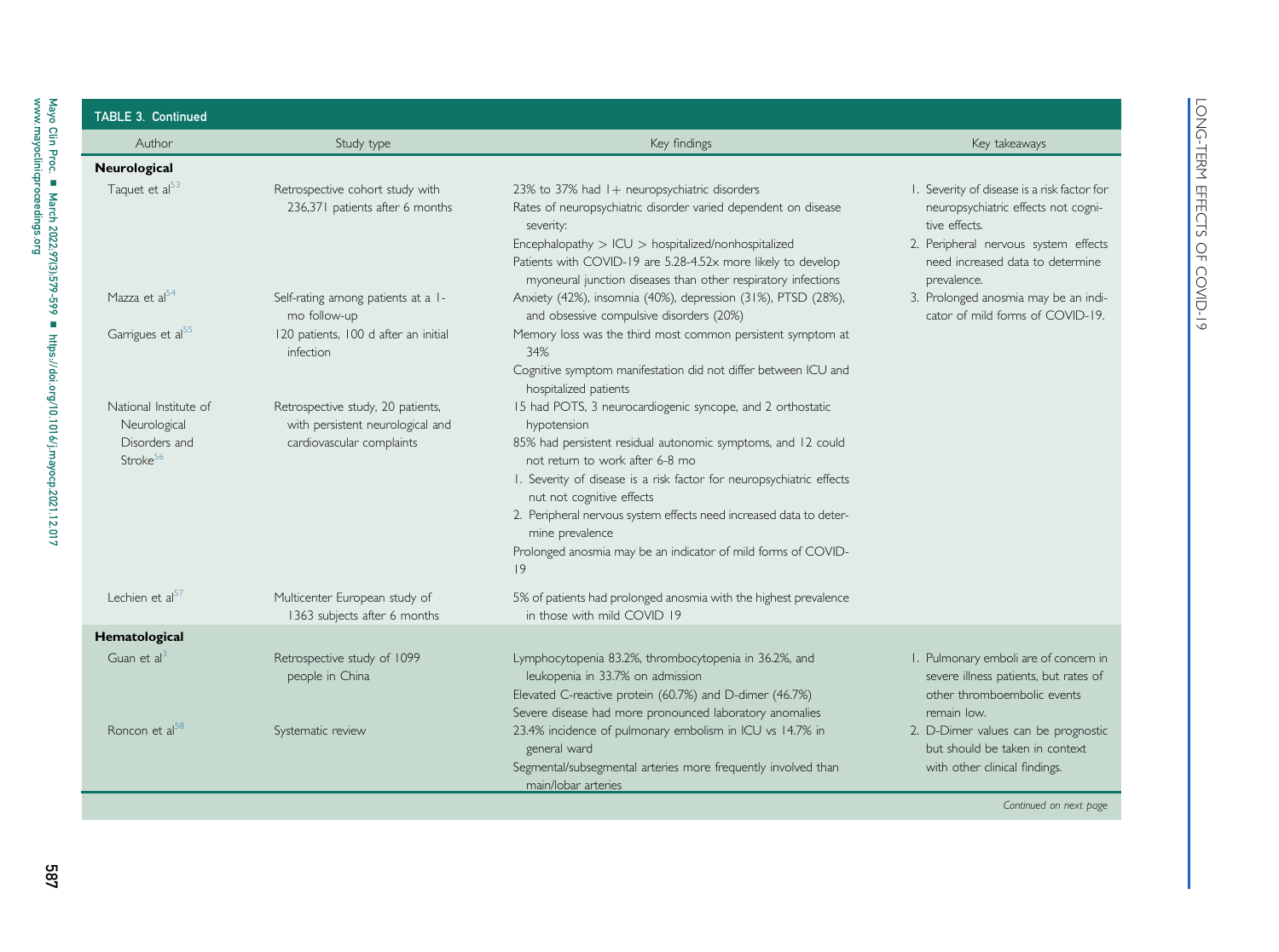| <b>TABLE 3. Continued</b>                               |                                                                                        |                                                                                                                                                                                                                                                                                                                                                                                              |                                                                                                                    |
|---------------------------------------------------------|----------------------------------------------------------------------------------------|----------------------------------------------------------------------------------------------------------------------------------------------------------------------------------------------------------------------------------------------------------------------------------------------------------------------------------------------------------------------------------------------|--------------------------------------------------------------------------------------------------------------------|
| Author                                                  | Study type                                                                             | Key findings                                                                                                                                                                                                                                                                                                                                                                                 | Key takeaways                                                                                                      |
| Rashidi et al <sup>59</sup>                             | Multicenter prospective study of<br>1529 participants                                  | Venous thromboembolism is at 0.2%                                                                                                                                                                                                                                                                                                                                                            |                                                                                                                    |
| Fan et al <sup>60</sup>                                 | Case reports 40-90 d after positive<br>serology                                        | Arterial thromboembolic events have been seen in young,<br>asymptomatic COVID-19 subjects                                                                                                                                                                                                                                                                                                    |                                                                                                                    |
| Townsend et al <sup>61</sup>                            | Prospective study of 150<br>participants in Ireland                                    | Increased D-Dimer levels in 25.3% of patients up to 4 months<br>More common in hospitalized patients and 50+ y old; also seen in<br>29% of patients exclusively managed in outpatient settings                                                                                                                                                                                               |                                                                                                                    |
| Renal                                                   |                                                                                        |                                                                                                                                                                                                                                                                                                                                                                                              |                                                                                                                    |
| Nugent et al <sup>62</sup><br>Gupta et al <sup>63</sup> | Cohort study of 1612 patients in<br>the United States<br>Multicenter cohort study with | eGFR declined faster with COVID-19-associated AKI vs other<br>causes (adjusted hazard ratio, 0.57; 95% CI, 0.35-0.92)<br>56% of patients discharged RRT (35% with COVID-19 AKI)                                                                                                                                                                                                              | 1. Majority recover renal function.<br>2. APOLI gene variant may increase<br>susceptibility towards lasting kidney |
|                                                         | 2215 adults, 60 days post-<br>discharge                                                | unable to get off of it                                                                                                                                                                                                                                                                                                                                                                      | damage.                                                                                                            |
| Stevens et al <sup>64</sup>                             | Cohort study of 115 patients                                                           | 84% with RRT during acute infection recovered kidney function                                                                                                                                                                                                                                                                                                                                |                                                                                                                    |
| Kudose et al <sup>65</sup>                              | Kidney biopsies done at Columbia<br>University                                         | 15 (88%) AKI, 9 (53%) nephrotic-range proteinuria, 5 (29%)<br>collapsing glomerulopathy, 4 (24%) isolated acute tubular injury,<br>2 (12%) membranous glomerulopathy, 1 (6%) anti-GBM<br>nephritis, I crescentic transformation of lupus nephritis, and I<br>minimal change disease<br>Collapsing glomerulopathy and minimal change disease showed<br>the presence of the APOLI gene variant |                                                                                                                    |
| <b>Endocrine</b>                                        |                                                                                        |                                                                                                                                                                                                                                                                                                                                                                                              |                                                                                                                    |
| $Z$ hou et al $66$                                      | Retrospective study from China                                                         | 6.4% of COVID-19 patients with DKA, but only 35.7% had<br>diabetes                                                                                                                                                                                                                                                                                                                           | 1. Insufficient evidence to determine<br>prevalence of new thyroid condi-                                          |
| Multiple studies <sup>67-71</sup>                       | Various case reports                                                                   | Subacute thyroiditis and Graves thyrotoxicosis, and new diagnoses<br>of DM diagnosed in COVID-19 patients                                                                                                                                                                                                                                                                                    | tions due to COVID-19.                                                                                             |
| <b>Gastrointestinal</b>                                 |                                                                                        |                                                                                                                                                                                                                                                                                                                                                                                              |                                                                                                                    |
| Weng et $al^{72}$                                       | Follow-up study of 117 patients<br>after 90 days                                       | Loss of appetite (24%), nausea (18%), acid reflux (18%), diarrhea<br>(15%), and abdominal distension (14%) with $<$ 10% of patients<br>reporting belching, vomiting, and bloody stools                                                                                                                                                                                                       | 1. More studies needed for accurate<br>prevalence.                                                                 |
| Integumentary                                           |                                                                                        |                                                                                                                                                                                                                                                                                                                                                                                              |                                                                                                                    |
| Huang et al <sup>17</sup>                               | Ambidirectional cohort study of<br>1733 patients after 6 months                        | Hair loss (20% of patients) and skin rash which resolved in 97% of<br>patients                                                                                                                                                                                                                                                                                                               | 1. More studies needed for accurate<br>prevalence.                                                                 |
| Galván Casas et al <sup>73</sup>                        | Prospective study of 375 cases in<br>Spain                                             | Urticarial lesions made up 19% of COVID-19 cutaneous<br>manifestations                                                                                                                                                                                                                                                                                                                       | 2. Hair loss, skin rash, urticarial lesions,<br>and angioedema are reported.                                       |
|                                                         |                                                                                        |                                                                                                                                                                                                                                                                                                                                                                                              | Continued on next page                                                                                             |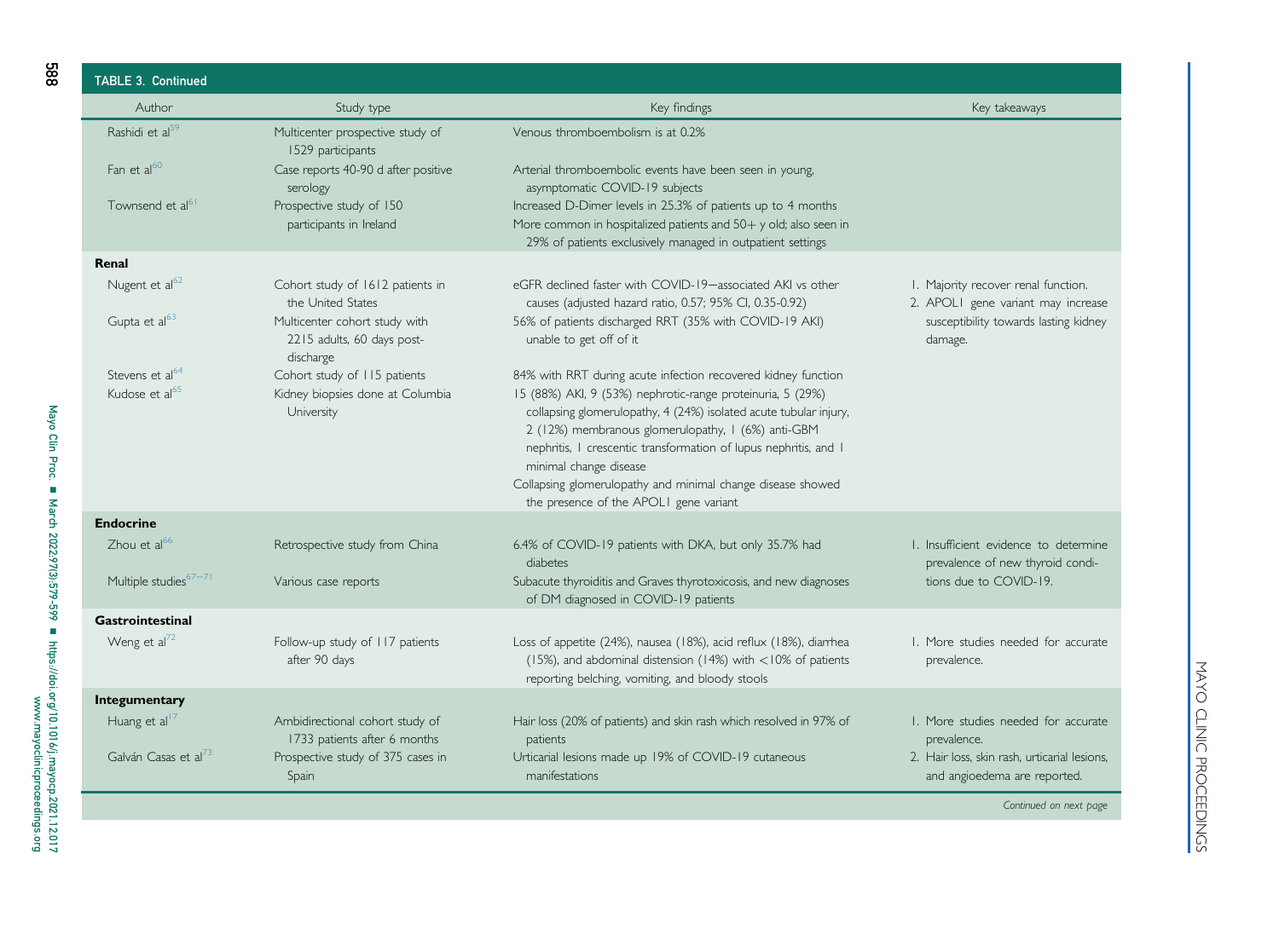| TABLE 3. Continued                |                                    |                                                                                                                                                                                                                              |  |
|-----------------------------------|------------------------------------|------------------------------------------------------------------------------------------------------------------------------------------------------------------------------------------------------------------------------|--|
| Author                            | <b>De</b><br>Study t               | Key takeaways<br>Key findings                                                                                                                                                                                                |  |
| Argolo et al <sup>/4</sup>        | Retrospective studies in Argentina | 30% of patients reported worsening chronic urticana during the                                                                                                                                                               |  |
|                                   |                                    | pandemic                                                                                                                                                                                                                     |  |
| Multiple studies <sup>75-77</sup> | Case reports                       | Oral angioedema with or without urticaria on the tongue and/or                                                                                                                                                               |  |
|                                   |                                    | lips 1-2 weeks into the acute disease course                                                                                                                                                                                 |  |
|                                   |                                    | AKI, acute kidney injury; APOLI , apolipoprotein LI ; CMR, cardiac magnetic resonance COVID-19, comons disease 2019; CT, computed tomography; DKA, diabetic ketoacidosis; DLCO, diffusing capacity of the lung for carbon    |  |
|                                   |                                    | monoxide; DM, diabetes mellitus; eGFR, estimated glomerular filtration rate; FEVI, forced expiratory volume in I second; FVC, forced vital capacity; GBM, glomerular basement membrane ; ICU, intensive care unit; IHCA, in- |  |

monoxide; DM, diabetes mellitus; eGFR, estimated glomerular filtration rate; FEV1, forced expiratory volume in 1 second; FVC, forced vital capacity; GBM, glomerular basement membrane ; ICU, intensive care unit; IHCA, inhospital cardiac arrest; MERS, Middle East respiratory syndrome; OHCA, out-of-hospital cardiac arrest; POTS, postural orthostatic tachycardia syndrome; PTSD, post-traumatic stress syndrome; RRT, renal replacement therapy;

hospital cardiac arrest; MEdle East respiratory syndrome; OHCA, out-of-hospital cardiac arrest; POTS, postural orthostatic tachycardia syndrome; PTSD, post-traumatic stress syndrome; RRT, renal replacement therapy;

reports of children with MIS-C show unexpectedly high instances of neurological involvement (40%) as well.<sup>[107](#page-19-14)</sup> Persistent anosmia after infection resolution may be a prognostic sign of a milder disease because it is prevalent in people with less severe COVID-19. Increased production of immunoglobulin A limits viral spread in those with mild COVID-19, but it escalates local inflammatory reactions in the olfactory system.<sup>[57](#page-18-29)</sup>

Medications used in acute COVID-19 such as lopinavir-ritonavir and corticosteroids have neurological side effects that can manifest and persist during the acute or post-acute phase of illness. Ototoxicitymediated sensorineural hearing loss is associated with lopinavir-ritonavir treatment, although this effect is rare and resolves approximately 20 weeks after discontinua-tion.<sup>[108](#page-19-15)</sup> A multicenter cohort study in France unrelated to COVID-19 with 88 patients showed prednisone use greater than 20 mg/day caused delirium and manic mood changes in 52% of patients.<sup>[109](#page-19-16)</sup> A controlled, open-label trial of 6425 patients that looked at dexamethasone (6 mg once a day for 10 days) as a potential treatment for patients hospitalized with COVID-19 had four adverse reactions, one of which included psychosis. $103$  The neurological side effects of corticosteroids are infrequent but can still cause significant neuropsychological and peripheral symptoms. Corticosteroids are frequently used in hospital and outpatient settings during acute COVID-19 infection, so clinicians must consider the neurological effects of these medications when monitoring patients in the outpatient setting.

### Management Recommendations

There are no specific published guidelines on screening protocols for neurological disorders caused by COVID-19 other than for postural orthostatic tachycardia syndrome (POTS). Primary care providers should use standard screening tools to evaluate for common disorders such as anxiety, depression, post-traumatic stress disorder (PTSD), and obsessive compulsive disorder  $(OCD)$ .<sup>[54](#page-18-30)</sup>

SARS, severe acute respiratory syndrome; TLC, total lung capacity.

severe acute respiratory syndrome; TLC, total

SARS,

lung capacity.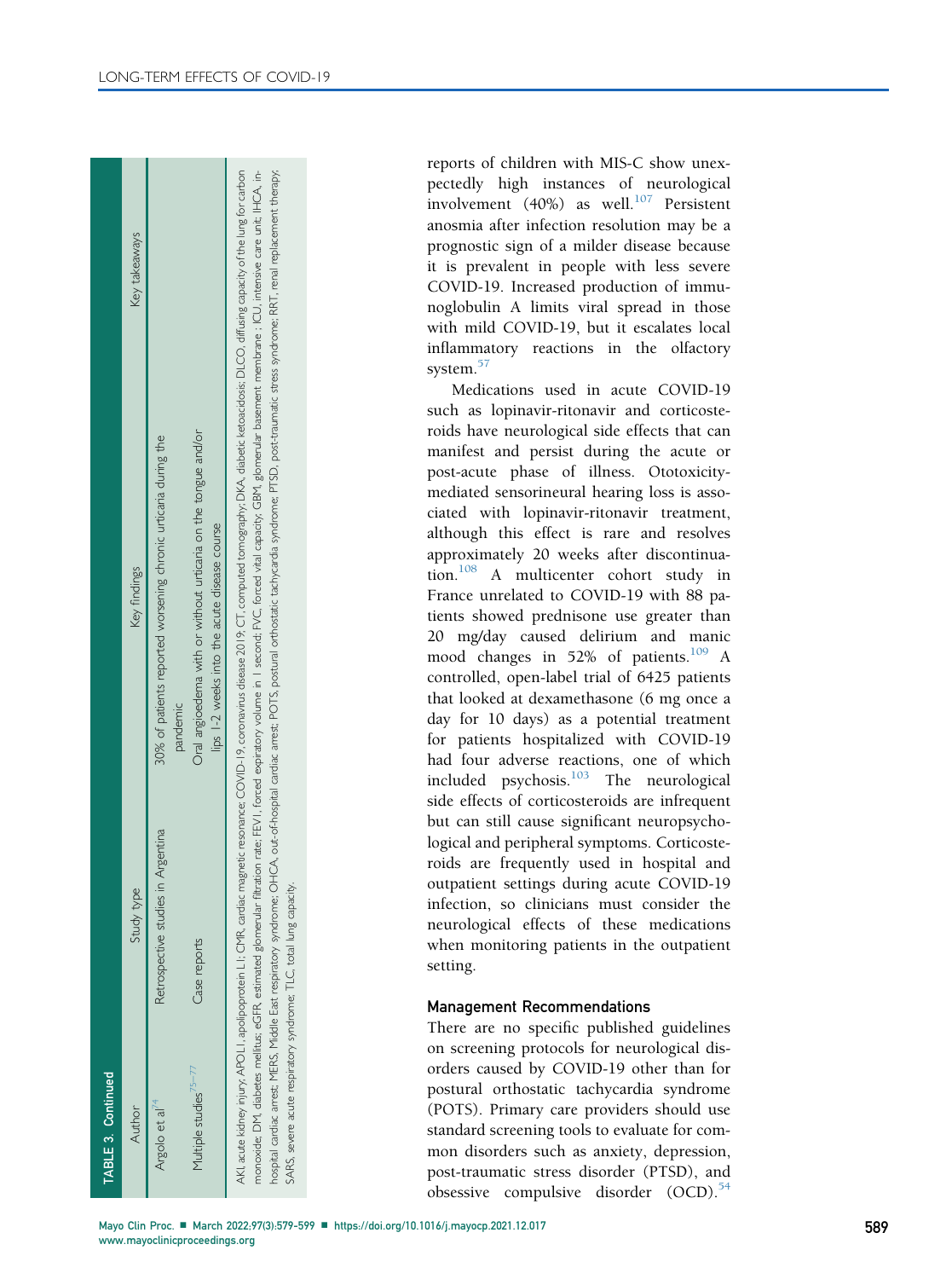Standard therapies should be implemented for all conditions with referral to neurological specialists for refractory conditions or imaging abnormalities. Diagnostic criteria for POTS are light-headedness or fainting accompanied by an increase in heart rate greater than 30 beats/min or heart rate greater than or equal to 120 beats/min after 10 minutes of rising.<sup>[56](#page-18-31)</sup> Beta blockers are effective in managing this condition in combination with diet and exercise. $41$ 

# Unanswered Questions and Future **Directions**

As in the case of pulmonary and cardiovascular manifestations, the duration of symptoms is still unknown. The effectiveness of rehabilitation exercises in recovering function is not clear. Depression post-COVID-19 must be distinguished from depression due to pandemic-related secondary issues, including work, school, and economic factors. Olfactory rehabilitation exercises have been shown to improve identification, discrimination, and threshold for odor detection. $110$  However, it is unclear how effective olfactory rehabilitation exercises are for people who have not spontaneously regained sense of smell after COVID-19 infection.

# HEMATOLOGICAL SYSTEM

#### Epidemiology

A breakdown of the major studies looking at post-acute COVID-19 hematological effects can be found in [Table 3](#page-7-0). Common hematological findings of an acute COVID-19 infection are lymphocytopenia, neutrophilia, eosinopenia, and thrombocytopenia[.111,](#page-20-0)[112](#page-20-1) Lymphocytopenia, thrombocytopenia, elevated CRP, and elevated procalcitonin have also been identified as markers of severe disease in other studies, which increases the risk of thrombo-embolic events.<sup>113[,114](#page-20-3)</sup> However, the analysis from Zuin et  $al<sup>113</sup>$  of post-acute thromboembolic events shows that the rate of thrombotic events is lower post-discharge than during the acute infection; therefore, it is a rarer complication of COVID-19.

#### Pathophysiology

A summary of the pathophysiology of hematological effects of post-acute COVID-19 can be found in [Figure 1.](#page-12-0)

Thromboembolic events observed after infection resolution are immune-mediated rather than true thromboembolic events.<sup>[113](#page-20-2)</sup> The increase in thrombotic risk due to SARS-CoV-2 is limited to acute illness even in those with severe disease that require admission. $59$  The multicenter prospective study from Rashidi et al<sup>[59](#page-18-33)</sup> of 1529 patients did not find a high rate of symptomatic venous thromboembolism (VTE) after hospital discharge. Of the 3.3% of patients who died after discharge, only 0.2% deaths could be attributed to VTE. Severely ill patients may have an increased risk for bleeding due to thrombocytopenia and depletion of coagulation factors, but it has been shown that thromboembolic events occur at higher rates than bleeding compli-cations in acute COVID-19.<sup>[88](#page-19-20)</sup> Consequently, extended thromboprophylaxis after discharge may not provide any net benefit clinically, but randomized clinical trials are needed for additional verification.

# Clinical Predictors

Acute illness severity and ICU admissions are risk factors for coagulation abnormality-induced thromboembolisms. Severe disease is associated with an increased risk of VTE and arterial thromboembolic events, which increases short-term morbidity and mortality. $\frac{113,114}{111}$  $\frac{113,114}{111}$  $\frac{113,114}{111}$  $\frac{113,114}{111}$  Intensive care unit admission associated with increased pulmonary embolism as compared with non-ICU patients and independent factors include age, cancer, length of acute infection phase, low fibrinogen and higher D-dimer on admission, and D-dimer increment (DI) greater than or equal to 1.5-fold. Fibrinogen, D-dimer, and DI predicted instances of VTE in the acute phase with a 93% sensitivity and 0.71% specificity.<sup>[58,](#page-18-34)[115](#page-20-4)</sup> Patients with any of the mentioned clinical factors should be monitored for coagulation abnormalities that can present in any system and prioritized for post-illness follow-up when clinical indications are present.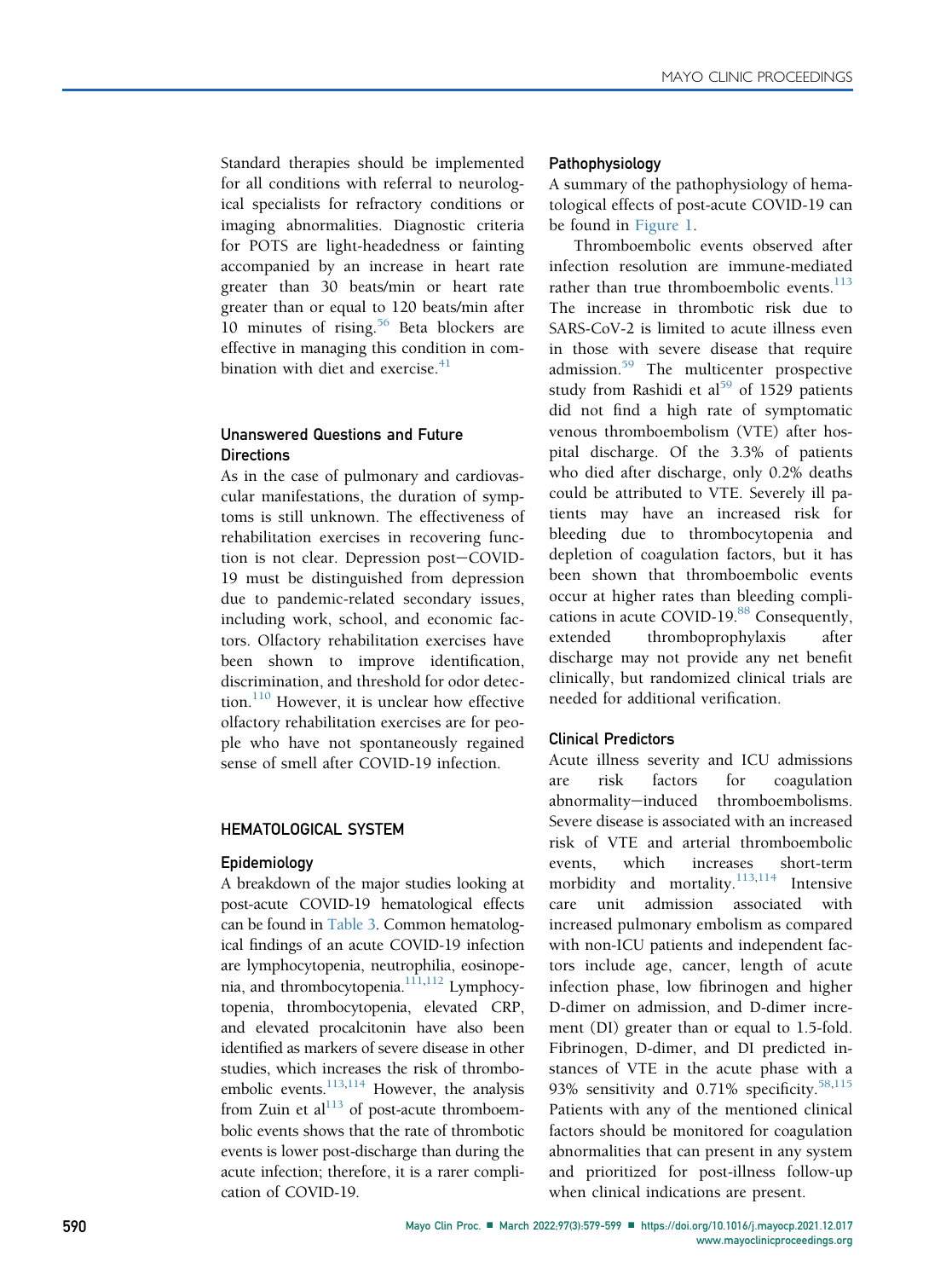<span id="page-12-0"></span>

 $ACE =$  angiotensin-converting enzyme;  $ACE2 =$  angiotensin-converting enzyme 2;  $AKI =$  acute kidney injury;  $APOLI =$  apolipoprotein L1; COVID-19 = coronavirus disease 2019; DAMP = damage-associated molecular patterns; DKA = diabetic ketoacidosis;  $ECM =$  extracellular matrix; HIF-1 = hypoxia-inducible factor 1; HPA = hypothalamic-pituitary-adrenal; IL = interleukin; PAMP = pathogen-associated molecular pattern;  $PNS =$  peripheral nervous system;  $TGF =$  tumor growth factor;  $TMPSSR2 =$  type 2 transmembrane protein;  $TNF =$  tumor necrosis factor.

# Management Recommendations

Guidelines for management of thromboembolic conditions due to COVID-19 can be found in [Table 2](#page-4-0). These are based on recommendations from the American College of Cardiology and American Society of Hematology on care for patients in the hospital; in out-patient cases, post-hospital thromboprophylaxis should also be given to at-risk patients and those that have undergone prolonged corticosteroid therapy who do not have an active bleeding risk to reduce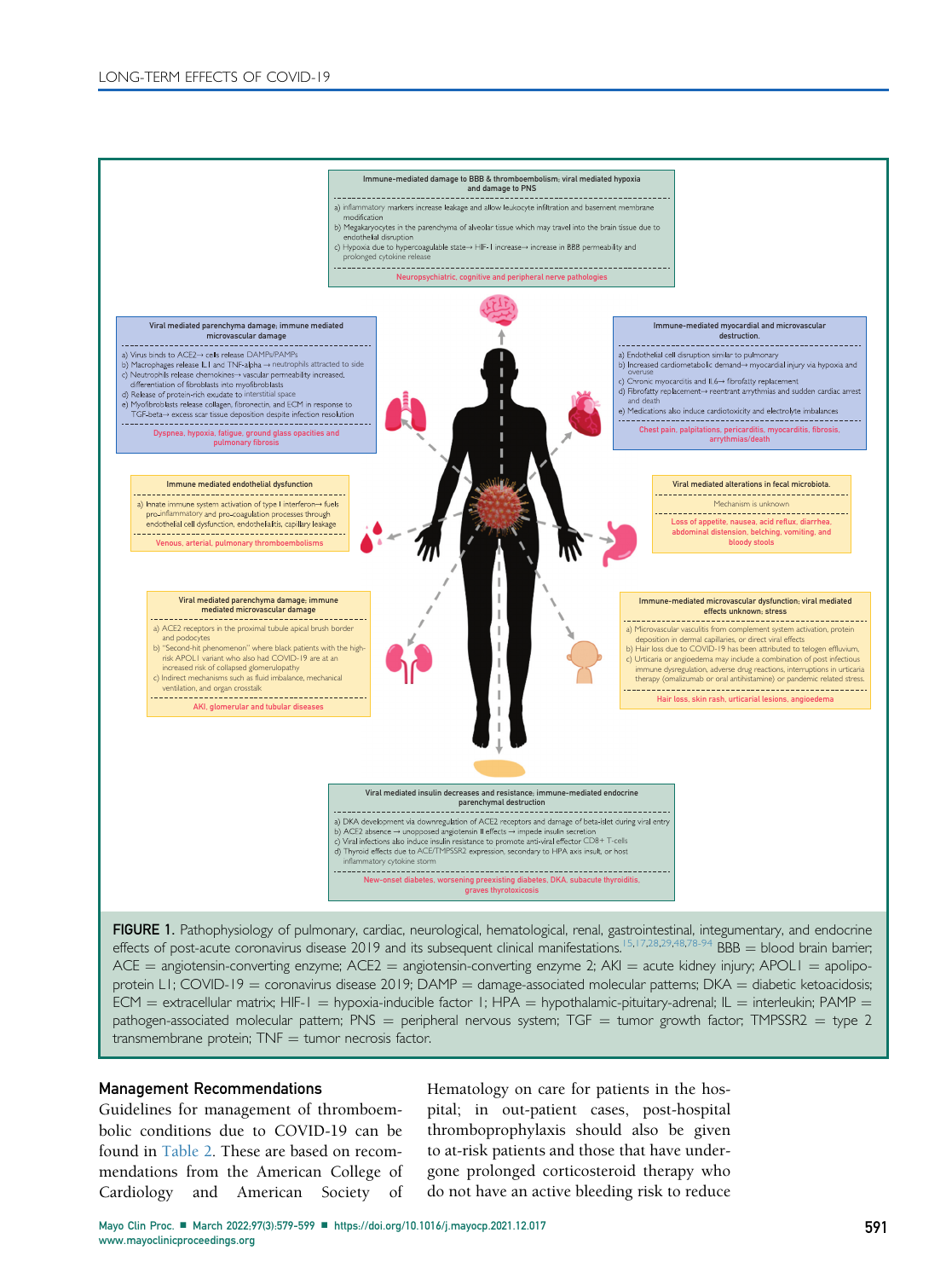<span id="page-13-0"></span>

FIGURE 2. Multisystem inflammatory syndrome in children (MIS-C) by the numbers. Epidemiological images derived from the Centers for Disease Control and Prevention data on 4018 reported cases of MIS-C as of June 2, 2021.<sup>[121](#page-20-5)</sup> Disease classifications from 570 MIS-C case reports from March 2 to July 18, 2020.<sup>[122](#page-20-6)</sup> Percentages by race and ethnicity may exceed 100%. Multiple race identities could be selected. Race/ethnicity data were not reported for 276 of 4018 cases. Percentages of Asian, NH/OPI, and AI/NA were rounded up to 1%. AI = American Indian; ARDS = acute respiratory distress syndrome;  $NA =$  Native Alaskan; NH = Native Hawaiian; OPI = Other Pacific Islander; rt-PCR = real-time polymerase chain reaction;  $SOB =$  shortness of breath.

risk of VTE. Extended use of thromboprophylaxis or use in all patients is not recommended at this time.<sup>5</sup>

# Unanswered Questions and Future **Directions**

Unanswered questions include the mechanisms by which COVID-19 leads to longterm lipid abnormalities which can lead to atherogenesis. The role of statins in the maintenance of vascular health and integrity is unknown with regard to COVID-19.

# MULTISYSTEM INFLAMMATORY **SYNDROMES**

# Epidemiology

Multi-inflammatory syndrome (MIS) sequelae are rare but severe complications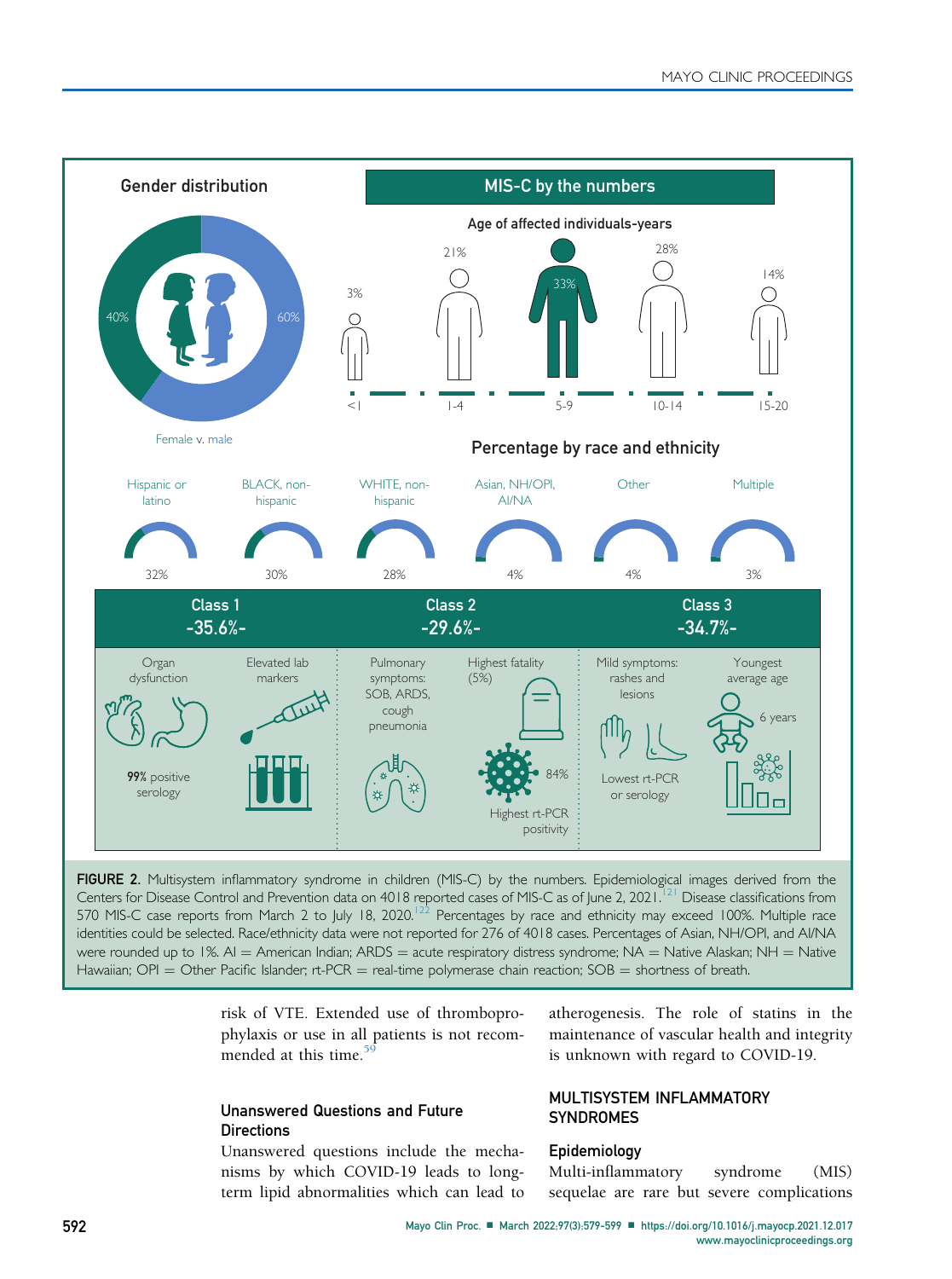following acute COVID-19 infection in previously symptomatic and asymptomatic individuals that present a few weeks after initial infection.<sup>[116](#page-20-7)</sup> Although this syndrome was first documented in children younger than 21 years old (MIS-C), there is an increasing number of case reports that show adults (21 to 50 years old) may also develop these sequelae (MIS-A).<sup>[117](#page-20-8)</sup>

The diagnostic criteria for MIS-C can be found in [Table 2.](#page-4-0) Similarities have been observed between MIS-C, Kawasaki disease (KD), and toxic shock syndrome with common clinical features such as persistent fever, systemic hyperinflammation, multiorgan involvement with prominent and severe gastrointestinal (GI) symptoms, erythematous rashes, conjunctivitis, and inflammatory changes in the oral mucosa. $118$ As a result, the pathophysiology of COVID-19 MIS-C may be revealed from studying these diseases. Critical differences between KD and MIS-C include ethnicities of those predominantly affected, organ systems attacked, and laboratory findings. $118-120$  $118-120$  $118-120$ Sixty-two percent of MIS-C patients are Hispanic, Latino, or Black as of June 2021, whereas most KD patients are of Asian heri-tage.<sup>[116](#page-20-7)[,118](#page-20-9)</sup> Patients with MIS-C are also characterized by myocardial dysfunction, neuropsychological/central nervous system findings, and severe GI symptoms compared with the mild GI symptoms of KD and lack of neurological and cardiovascular shock clinical characteristics.<sup>[118](#page-20-9)</sup> Patients with MIS-C also show increased D-dimer and troponin levels, lymphocytopenia, and thrombocytopenia.[119,](#page-20-10)[120](#page-20-11) In contrast, toxic shock syndrome has nearly identical symptom presentation, laboratory findings, and drug response and only differs in ethnicity, affecting those of White descent more, and does not show increased troponin levels. $\frac{119,120}{2}$  $\frac{119,120}{2}$  $\frac{119,120}{2}$  $\frac{119,120}{2}$ 

Epidemiological information and subdivisions of the three distinct classes of MIS-C compiled from the Centers for Disease Control and Prevention (CDC) database for 4018 reported cases of MIS-C as of June 2, 2021, can be found in Figure  $2^{121,122}$  $2^{121,122}$  $2^{121,122}$  $2^{121,122}$  Diagnosis of MIS-A still lacks clear criteria, but

has been described by the CDC using case reports from 16 patients between the ages of 21 and 50 years.<sup>[123](#page-20-12)</sup> This criteria includes age 21 years and older, being hospitalized for 24 hours or longer, fever greater than or equal to  $38.0^{\circ}$ C or a subjective fever for 24 hours or longer or within the first 3 days of hospitalization, meeting at least one primary clinical criteria (severe cardiac illness, rash, and nonpurulent conjunctivitis), and may have secondary criteria (new-onset neurological symptoms, shock/ hypotension that is not from medical therapy such as medications or dialysis, abdominal symptoms, and thrombocytopenia). $124$ They must also have laboratory evidence of SARS-CoV-2 infection either by rt-PCR or serology and evidence of inflammation.<sup>[124](#page-20-13)</sup> Little epidemiological data is currently available about MIS-A, and there are no registered Cochrane trials ongoing to study MIS-A specifically.

### Pathophysiology

The pathophysiology behind the sequelae remains relatively unknown due to the small sample sizes of MIS-C and MIS-A. Reports show abnormalities in the coagulation cascade similar to adults at increased thrombosis risk after COVID-19. $30$  In addition, most patients with MIS symptoms are antibody-positive but do not have an active viral infection.<sup>[30](#page-17-15)</sup> Pediatric hospitalizations due to COVID-19 are on the rise again in unvaccinated children due to the increased transmission rates of the delta variant.<sup>[117](#page-20-8)</sup> More data should be available soon and the mechanism of MIS can be further explored.

#### Clinical Predictors

Symptoms of MIS have been reported in both the pediatric (MIS-C) and adult (MIS-A) populations, but clinical predictors for MIS-C are currently more reliable due to their earlier characterization. Clinical predictors for MIS-C can be found in [Table 2.](#page-4-0)

#### Management Recommendations

The American College of Rheumatology updated information regarding MIS-C diagnosis, and treatment guidelines were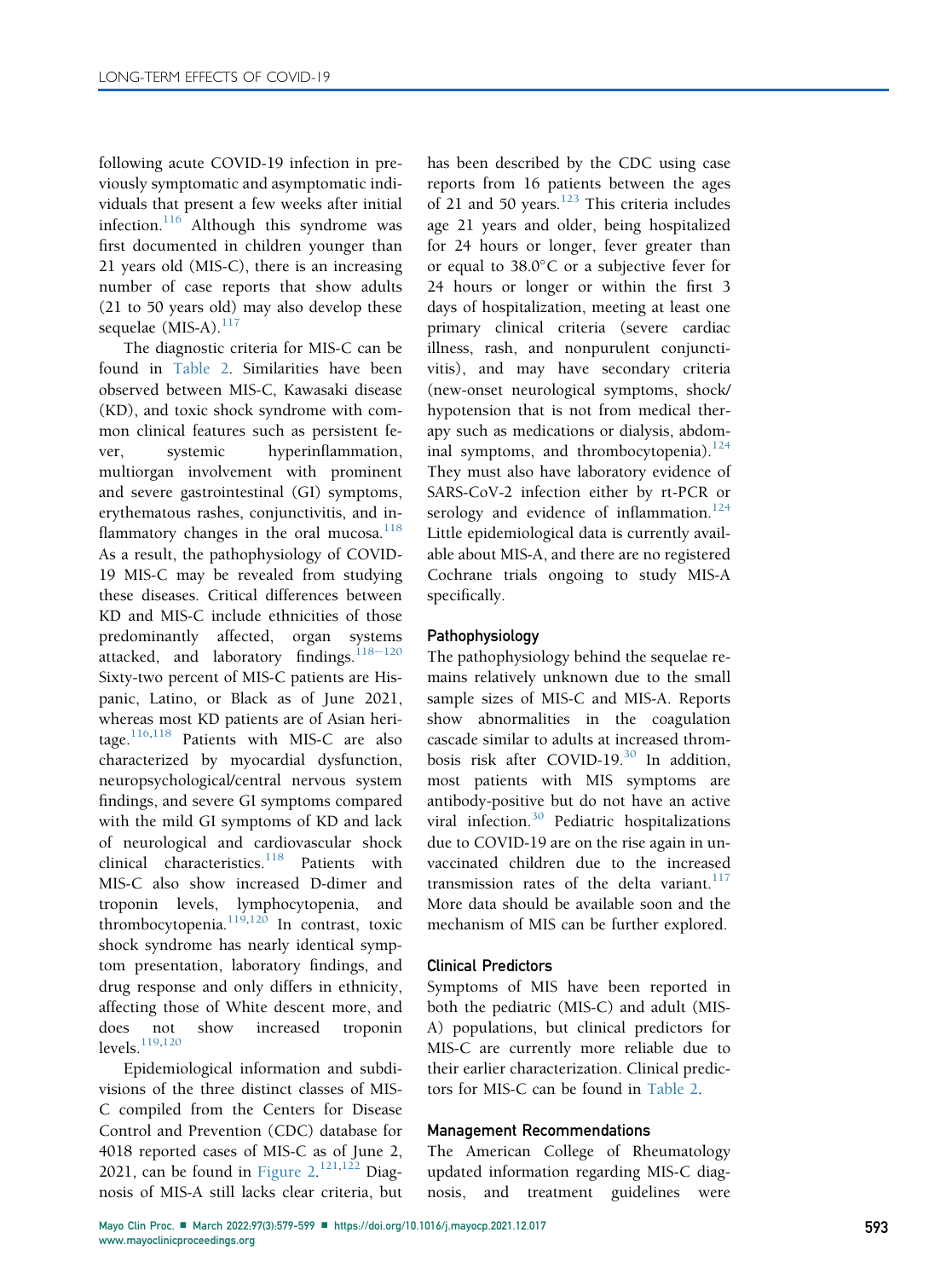released in December 2020 and are continually being revised as more information be-comes available.<sup>[30](#page-17-15)</sup> Treatment guidelines for MIS-C can be found in [Table 2.](#page-4-0)

# Unanswered Questions and Future **Directions**

Little epidemiological data are currently available for MIS-A, and there are no registered Cochrane trials ongoing to study MIS-A specifically. Therefore, more case studies must be identified to develop an accurate epidemiological picture before analyzing the pathophysiology and management recommendations. For MIS-C, there is a greater database of cases, but this too must be expanded to further characterize pathophysiology and management recommendations.

### OTHER LONG-TERM SYSTEMATIC EFFECTS

Other rare long-term systemic effects of COVID-19 involve the renal, endocrine, integumentary, and GI systems. Pertinent information about the pathophysiology, clinical predictors, and management recommendations can be found in [Figure 1](#page-12-0) and [Table 2,](#page-4-0) respectively. A breakdown of the major studies looking at post-acute COVID-19 effects of these systems can be found in [Table 3](#page-7-0). As of June 2021, 683 trials are registered with the Cochrane COVID-19 study registrar which should further clarify the prevalence of these infrequent systemic complications (available at [https://covid-19.](https://covid-19.cochrane.org) [cochrane.org\)](https://covid-19.cochrane.org).

# Unanswered Questions and Future **Directions**

Endocrine. Elevated blood sugar levels have been observed in many patients during acute COVID-19 infection. How long does this hyperglycemic effect last? Should all at-risk patients be placed on low-sugar diets? Other questions include the duration of thyroid function monitoring and whether or not fertility is affected post-COVID-19 infection.

Gastrointestinal. Fecal microbiota alterations have been associated with prolonged persistent fecal levels of SARS-CoV-2 and increased COVID-19 severity through mod-ulation of host immune responses.<sup>125,[126](#page-20-15)</sup> How aggressive we should be in restoring gut microbiome post-COVID-19 is unclear and is a candidate for future studies.

Skin. Increased cases of urticaria have been reported after COVID-19. Urticaria is observed after many other viral infections. Is COVID-19 different in this regard, or does it lead to longer duration of chronic urticaria, such as that seen in autoimmune or chronic idiopathic urticaria?

# EFFECTIVE MULTIDISCIPLINARY MANAGEMENT OF LONG-TERM EFFECTS OF COVID-19

Patients with severe disease, increased risk factors, as well as symptomatic and/or hospitalized individuals should be prioritized for in-person or telemedicine visits (Supplemental Figure 2, available online at [http://www.mayoclinicproceedings.org\)](http://www.mayoclinicproceedings.org). Long-term management should focus on a holistic approach that involves physical therapy, nutrition, and psychological interventions in addition to medication-based methods.

Rehabilitation in post-acute COVID-19 involves appropriate management of the consequences of ventilatory support, prolonged immobilization, and bed rest. These include impaired lung function, physical deconditioning that leads to impaired muscle function, and cognitive impairments. $127$ Patients should resume regular activities 6 to 8 weeks post-discharge, but this may be more challenging in patients who have severe disease, extended hospital stays, or pro-longed symptoms.<sup>[19](#page-17-7),[128](#page-20-17)</sup> Even if a formal exercise and exertional desaturation assessment cannot be conducted in patients with COVID-19, they should perform low- or moderate-intensity exercise to reduce muscle deterioration and improve pulmonary function.<sup>[128](#page-20-17)</sup> A randomized control trial of 150 participants showed an increased rate of 6MWT results in participants with critical illness who participated in outpatient phys-iotherapy after ICU discharge.<sup>[129](#page-20-18)</sup> A 6-week respiratory rehabilitation program in elderly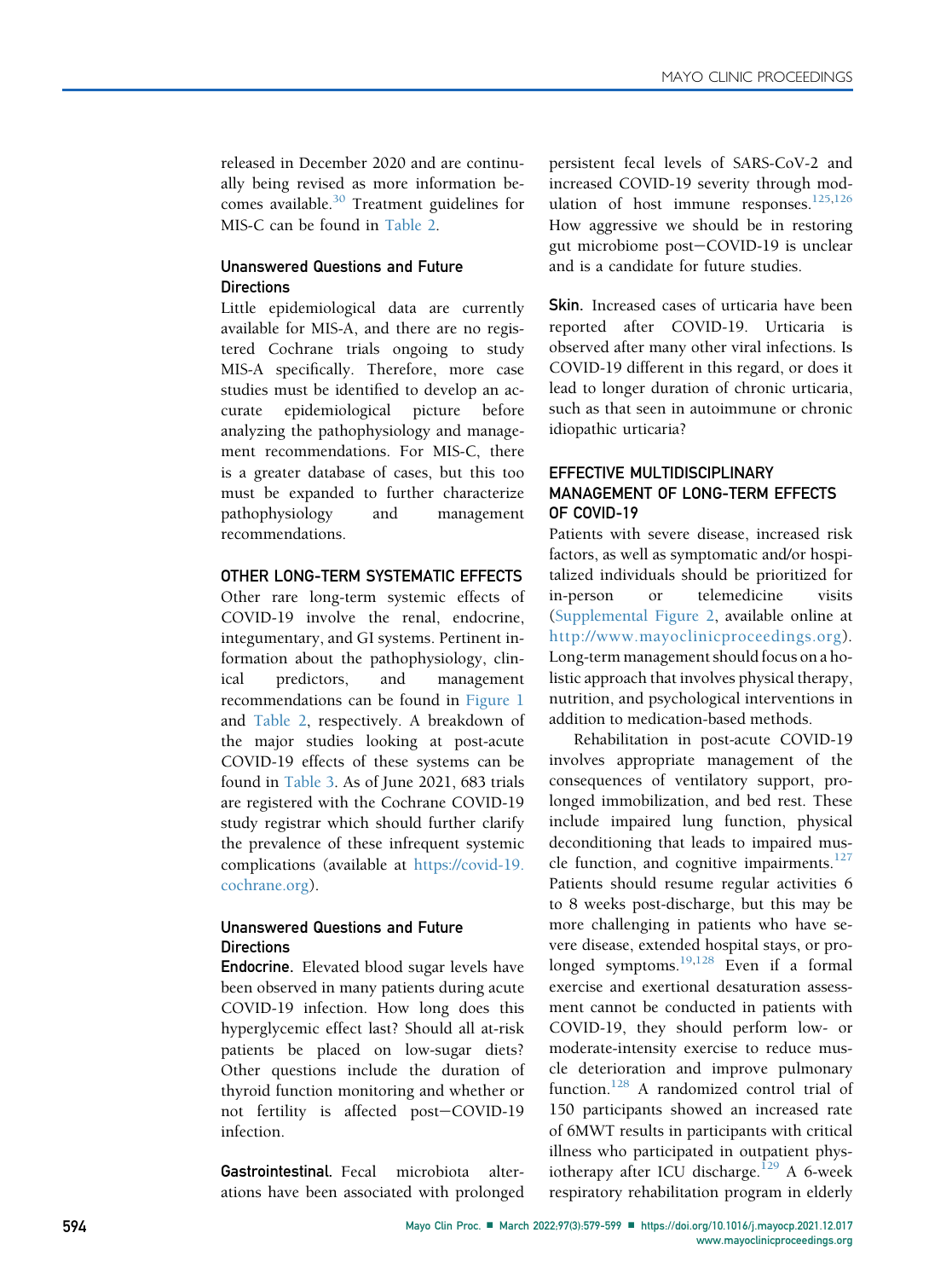COVID-19 patients shows significant improvements in forced expiratory volume-1 (FEV1), forced vital capacity (FVC), FEV1/ FVC percentage, diffusing capacity for car-bon monoxide percentage, and 6MWT.<sup>[130](#page-20-19)</sup> Neurological rehabilitation may also be beneficial in patients with residual COVID-19 neurological dysfunction, but research on this is minimal. Clinicians should schedule a 6- to 8-week follow-up appointment for hospitalized patients to measure lung function, exercise capacity, and cogni-tive function.<sup>[128](#page-20-17)</sup> For nonsevere patients, a comprehensive physical should be performed if symptomatic, but a mental-health assessment should be conducted for all.

Nutrition after COVID-19 infections plays a vital role in aiding recovery. Studies show that 50% or more of elderly inpatient participants with COVID-19 are malnourished with an additional 25.7% at risk of malnourishment. $131$  Inflammation, ageusia, decreased appetite, prolonged bed rest, and gut-microbiome disturbances during acute and post-acute COVID-19 leave patients deficient in key micro- and macronutrients necessary for physical reconditioning and recovery. Nutrition evaluations and consultations with registered dieticians should be considered in muscle loss, GI abnormalities, and/or vitamin deficiencies.

With all the challenges of the pandemic that patients may face, mental health becomes a significant concern. The physical effects of long-term COVID-19 sequelae can often be intertwined with the psychological outlook of patients and efforts should be made to ensure that mental health is preserved. To this end, complementary therapies such as acupuncture, massage, low-impact yoga, and Tai Chi may be of benefit.

# **CONCLUSION**

The findings in this review show that the effects of COVID-19 do not end with acute infection resolution. In all patients, interdisciplinary monitoring is required to detect post-acute COVID-19 symptoms before long-term systemic damage occurs. Patients post-COVID-19 may visit many different providers because of multisystem

involvement and multiple symptoms. Integrated health care settings are crucial to facilitate communication between providers about health care plans and progress and avoid unnecessary duplicate tests, thus saving patients time and health care costs. Health care systems have already begun establishing dedicated COVID-19 care clinics that facilitate multidisciplinary care. Policy and practices also need to be established to effectively harness and optimize collaboration between medical specialties, multiple health care professionals, and patients.

This review discusses the most up-to-date evidence-based knowledge on management of common systemic sequelae of post-acute COVID-19. More information about postacute COVID-19 continues to be discovered as the pandemic continues. This will help develop a detailed explanation of the mechanisms behind symptoms and classify the risk factors that predispose patients to adverse outcomes. Guidelines will need to be continuously updated to reflect the most up-to-date body of knowledge. Every patient, symptom, and circumstance is unique; thus, the guidelines recommended in this article should be modified according to each patient's needs and the clinicians' discretion.

The clear association between COVID-19 and long lasting sequelae that has the potential to affect multiple organ systems is another reason why everyone should be vaccinated. No longer can any demographic be confident that their illness may be mild and that they will completely recover from it. The best way to prevent the acute illness and longterm effects of COVID-19 is not to get the infection in the first place. Social distancing measures, masking, and vaccines are effective ways of lowering the risk of infection.

# ACKNOWLEDGMENT

The authors thank Rani Vatti, MD, for her valuable suggestions and review of this paper.

#### SUPPLEMENTAL ONLINE MATERIAL

Supplemental material can be found online at <http://www.mayoclinicproceedings.org>.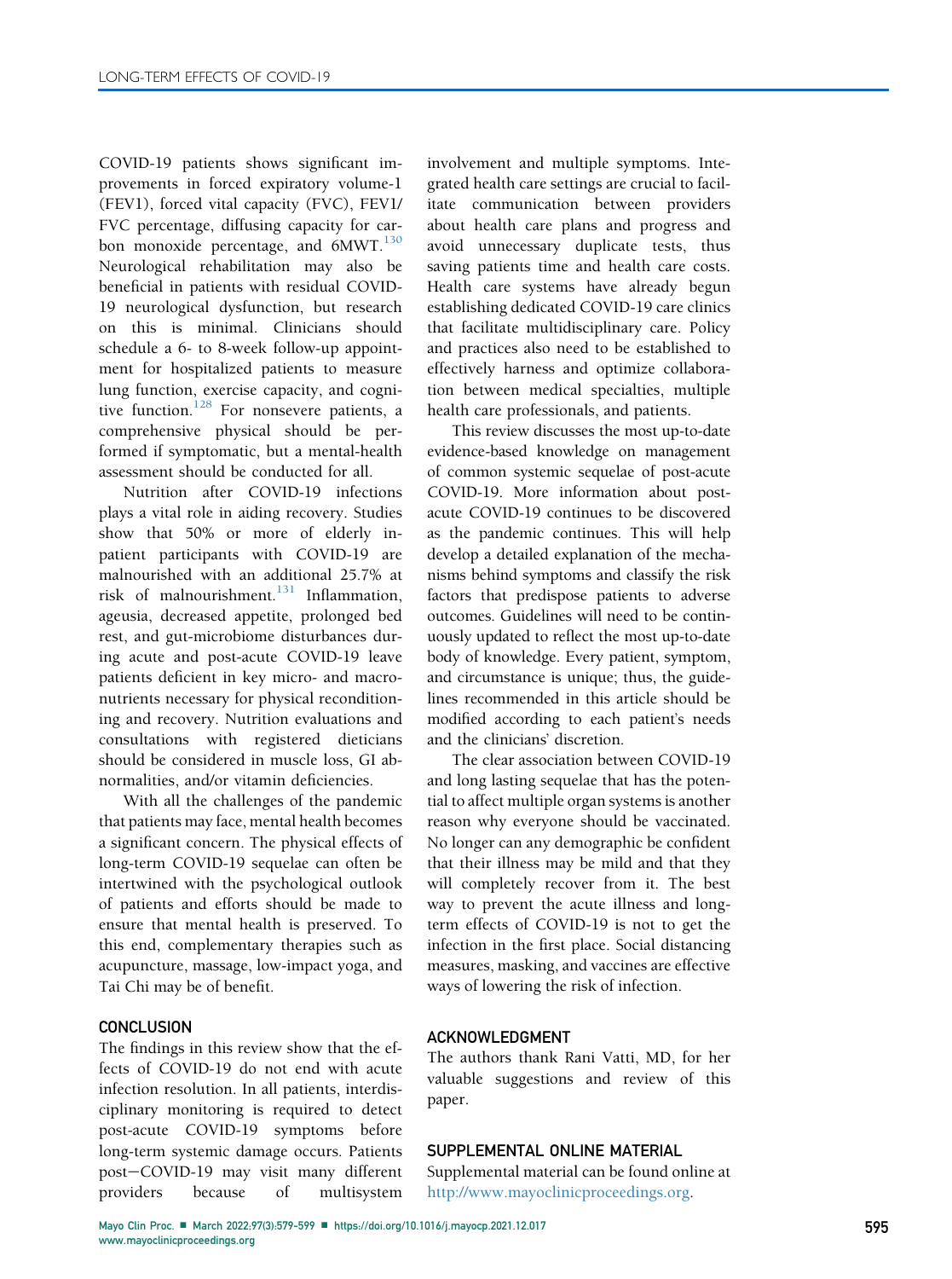Supplemental material attached to journal articles has not been edited, and the authors take responsibility for the accuracy of all data.

Abbreviations and Acronyms: 6MWT, 6-minute walk test; ARDS, acute respiratory distress syndrome; ICU, intensive care unit; IL, interleukin; KD, Kawasaki disease; MIS-A, multisystem inflammatory syndrome in adults; MIS-C, multisystem inflammatory syndrome in children; VTE, venous thromboembolism events

Potential Competing Interests: The authors report no potential competing interests.

Correspondence: Address to Christopher Chang, MD, PhD, MBA, Division of Immunology, Allergy and Rheumatology, Memorial Healthcare System, 1311 N35th Avenue Suite 220, Hollywood, FL 33021, USA ([chrchang@mhs.net\)](mailto:chrchang@mhs.net).

#### ORCID

Shreeya Joshee: **b** [https://orcid.org/0000-0002-8173-8984;](https://orcid.org/0000-0002-8173-8984) [Christopher Chang:](https://orcid.org/0000-0002-8173-8984) **b** [https://orcid.org/0000-0002-4397-](https://orcid.org/0000-0002-4397-5217) [5217](https://orcid.org/0000-0002-4397-5217)

#### **REFERENCES**

- <span id="page-17-0"></span>1. Čivljak R, Markotić A, Kuzman I. The third coronavirus epidemic in the third millennium: what's next? Croat Med J. 2020;61(1):1-4.
- <span id="page-17-1"></span>2. World Health Organization. WHO Coronavirus Disease (COVID-19) Dashboard. [https://covid19.who.int.](https://covid19.who.int) Accessed July 17, 2021.
- <span id="page-17-4"></span>3. Guan W, Ni Z, Hu Y, et al. Clinical characteristics of coronavirus disease 2019 in China. N Engl J Med. 2020;382(18):1708-1720.
- <span id="page-17-12"></span>4. Richardson S, Hirsch JS, Narasimhan M, et al. Presenting Characteristics, Comorbidities, and Outcomes among 5700 Patients Hospitalized with COVID-19 in the New York City Area. JAMA. 2020;323(20):2052-2059.
- 5. Docherty AB, Harrison EM, Green CA, et al. Features of 20 133 UK patients in hospital with COVID-19 using the ISARIC WHO Clinical Characterisation Protocol: prospective observational cohort study. BMJ. 2020;369:m1985.
- 6. Huang C, Wang Y, Li X, et al. Clinical features of patients infected with 2019 novel coronavirus in Wuhan, China. Lancet. 2020;395(10223):497-506.
- 7. Qin J, You C, Lin Q, Hu T, Yu S, Zhou X-H. Estimation of incubation period distribution of COVID-19 using disease onset forward time: a novel cross-sectional and forward follow-up study. Sci Adv. 2020;6(33):eabc1202.
- <span id="page-17-2"></span>8. Datta SD, Talwar A, Lee JT. A proposed framework and timeline of the spectrum of disease due to SARS-CoV-2 infection: illness beyond acute infection and public health implications. JAMA. 2020;324(22):2251-2252.
- <span id="page-17-5"></span>9. Hoffmann M, Kleine-Weber H, Schroeder S, et al. SARS-CoV-2 cell entry depends on  $ACE<sub>2</sub>$  and  $TMPRSS<sub>2</sub>$  and is blocked by a clinically proven protease inhibitor. Cell. 2020;181(2): 271-280.e8.
- 10. Cañas CA. The triggering of post-COVID-19 autoimmunity phenomena could be associated with both transient immunosuppression and an inappropriate form of immune reconstitution in susceptible individuals. Med Hypotheses. 2020;145: 110345.
- 11. Wong AKH, Woodhouse I, Schneider F, Kulpa D, Silvestri G, Maier C. Broad Auto-Reactive IgM Responses Are Common

In Critically Ill COVID-19 Patients. Cell Rep Med. 2021;2(6): 100321. [https://www.ncbi.nlm.nih.gov/pmc/articles/PMC81](https://www.ncbi.nlm.nih.gov/pmc/articles/PMC8160082/) [60082/](https://www.ncbi.nlm.nih.gov/pmc/articles/PMC8160082/). Accessed July 25, 2021.

- <span id="page-17-18"></span>12. Carsana L, Sonzogni A, Nasr A, et al. Pulmonary post-mortem findings in a series of COVID-19 cases from northern Italy: a two-centre descriptive study. Lancet Infect Dis. 2020;20(10): 1135-1140.
- 13. Fodoulian L, Tuberosa J, Rossier D, et al. SARS-CoV-2 receptors and entry genes are expressed in the human olfactory neuroepithelium and brain. iScience. 2020;23(12):101839.
- 14. Gkogkou E, Barnasas G, Vougas K, Trougakos IP. Expression profiling meta-analysis of  $ACE_2$  and TMPRSS<sup>2</sup>, the putative anti-inflammatory receptor and priming protease of SARS-CoV-2 in human cells, and identification of putative modulators. Redox Biol. 2020;36:101615.
- <span id="page-17-19"></span>15. Merrill JT, Erkan D, Winakur J, James JA. Emerging evidence of a COVID-19 thrombotic syndrome has treatment implications. Nat Rev Rheumatol. 2020;16(10):581-589.
- <span id="page-17-6"></span>16. Moreno-Pérez O, Merino E, Leon-Ramirez JM, et al. Postacute COVID-19 syndrome. Incidence and risk factors: a Mediterranean cohort study. | Infect. 2021;82(3):378-383.
- <span id="page-17-3"></span>17. Huang C, Huang L, Wang Y, et al. 6-month consequences of COVID-19 in patients discharged from hospital: a cohort study. Lancet. 2021;397(10270):220-232.
- <span id="page-17-17"></span><span id="page-17-16"></span>18. Office for National Statistics. Prevalence of ongoing symptoms following coronavirus (COVID-19) infection in the UK - Office for National Statistics. [https://www.ons.gov.uk/](https://www.ons.gov.uk/peoplepopulationandcommunity/healthandsocialcare/conditionsanddiseases/bulletins/prevalenceofongoingsymptomsfollowingcoronaviruscovid19infectionintheuk/4june2021) [peoplepopulationandcommunity/healthandsocialcare/](https://www.ons.gov.uk/peoplepopulationandcommunity/healthandsocialcare/conditionsanddiseases/bulletins/prevalenceofongoingsymptomsfollowingcoronaviruscovid19infectionintheuk/4june2021) [conditionsanddiseases/bulletins/prevalenceofongoing](https://www.ons.gov.uk/peoplepopulationandcommunity/healthandsocialcare/conditionsanddiseases/bulletins/prevalenceofongoingsymptomsfollowingcoronaviruscovid19infectionintheuk/4june2021) [symptomsfollowingcoronaviruscovid19infectioninthe](https://www.ons.gov.uk/peoplepopulationandcommunity/healthandsocialcare/conditionsanddiseases/bulletins/prevalenceofongoingsymptomsfollowingcoronaviruscovid19infectionintheuk/4june2021) [uk/4june2021.](https://www.ons.gov.uk/peoplepopulationandcommunity/healthandsocialcare/conditionsanddiseases/bulletins/prevalenceofongoingsymptomsfollowingcoronaviruscovid19infectionintheuk/4june2021) Accessed June 29, 2021.
- <span id="page-17-7"></span>19. Carfì A, Bernabei R, Landi F, et al. Persistent symptoms in patients after acute COVID-19. JAMA. 2020;324(6):603-605.
- <span id="page-17-9"></span>20. Xu Z, Shi L, Wang Y, et al. Pathological findings of COVID-19 associated with acute respiratory distress syndrome. Lancet Respir Med. 2020;8(4):420-422.
- <span id="page-17-8"></span>21. Chopra V, Flanders SA, O'Malley M, Malani AN, Prescott HC. Sixty-day outcomes among patients hospitalized with COVID-19. Ann Intern Med. 2021;174(4):576-578.
- <span id="page-17-10"></span>22. Liu X, Xue S, Xu J, et al. Clinical characteristics and related risk factors of disease severity in 101 COVID-19 patients hospital-ized in Wuhan, China. Acta Pharmacol Sin.[. https://doi.org/10.](https://doi.org/10.1038/s41401-021-00627-2) [1038/s41401-021-00627-2](https://doi.org/10.1038/s41401-021-00627-2). Accessed July 15, 2021
- <span id="page-17-11"></span>23. Goërtz YMJ, Van Herck M, Delbressine JM, et al. Persistent symptoms 3 months after a SARS-CoV-2 infection: the post-COVID-19 syndrome? ERJ Open Res. 2020;6(4):00542- 2020.
- 24. Abers MS, Delmonte OM, Ricotta EE, et al. An immune-based biomarker signature is associated with mortality in COVID-19 patients. JCI Insight. 2021;6(1):e144455.
- 25. Geriatric Medicine Research Collaborative. Age and frailty are independently associated with increased COVID-19 mortality and increased care needs in survivors: results of an international multi-centre study. Age Ageing. 2021;50(3):617-630.
- <span id="page-17-13"></span>26. Estiri H, Strasser ZH, Klann JG, Naseri P, Wagholikar KB, Murphy SN. Predicting COVID-19 mortality with electronic medical records. NPJ Digit Med. 2021;4(1):15.
- <span id="page-17-14"></span>27. Scappaticcio L, Pitoia F, Esposito K, Piccardo A, Trimboli P. Impact of COVID-19 on the thyroid gland: an update. Rev Endocr Metab Disord.:1-13. [https://www.ncbi.nlm.nih.gov/pmc/](https://www.ncbi.nlm.nih.gov/pmc/articles/PMC7688298/) [articles/PMC7688298/.](https://www.ncbi.nlm.nih.gov/pmc/articles/PMC7688298/) Accessed July 17, 2021.
- <span id="page-17-20"></span>28. Gottlieb M, Long B. Dermatologic manifestations and complications of COVID-19. Am J Emerg Med. 2020;38(9):1715-1721.
- <span id="page-17-21"></span>29. Wu H, Larsen CP, Hernandez-Arroyo CF, et al. AKI and collapsing glomerulopathy associated with COVID-19 and APOL1 high-risk genotype. J Am Soc Nephrol. 2020;31(8):1688- 1695.
- <span id="page-17-15"></span>30. Henderson LA, Canna SW, Friedman KG, et al. American College of Rheumatology Clinical Guidance for Multisystem Inflammatory Syndrome in Children Associated With SARS-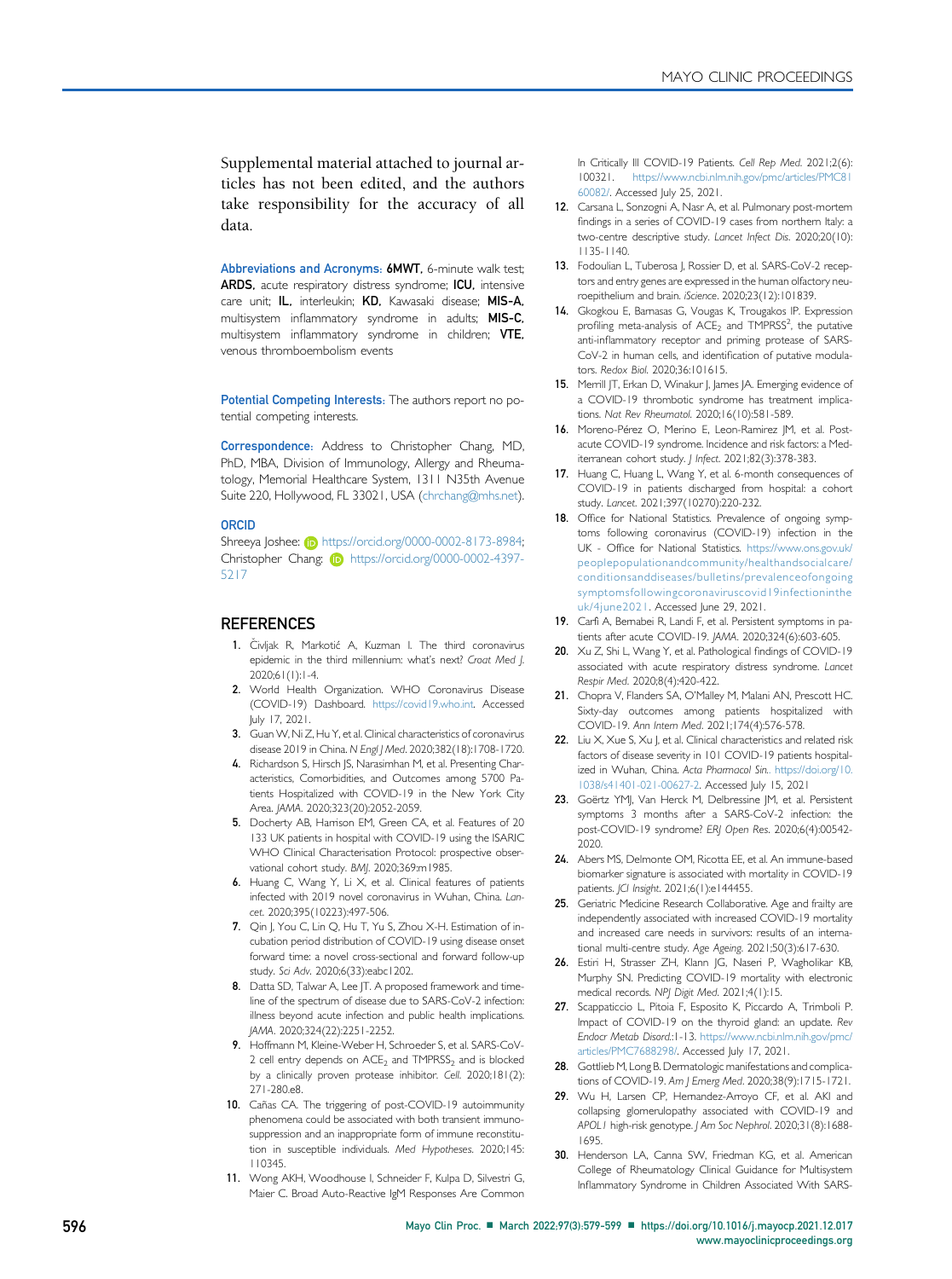<span id="page-18-10"></span><span id="page-18-9"></span><span id="page-18-8"></span><span id="page-18-7"></span>CoV-2 and Hyperinflammation in Pediatric COVID-19: Version 2. Arthritis Rheumatol. 2021;73(4):e13-e29. [https://](https://pubmed.ncbi.nlm.nih.gov/33277976/) [pubmed.ncbi.nlm.nih.gov/33277976/](https://pubmed.ncbi.nlm.nih.gov/33277976/). Accessed July 19, 2021.

- <span id="page-18-2"></span>31. George PM, Barratt SL, Condliffe R, et al. Respiratory followup of patients with COVID-19 pneumonia. Thorax. 2020; 75(11):1009-1016.
- 32. Geoffrey D. Barnes. Feature | Thrombosis and COVID-19: FAQs For Current Practice. Am Coll Cardiol.:1-5. [https://](https://www.acc.org/latest-in-cardiology/articles/2020/04/17/14/42/thrombosis-and-coronavirus-disease-2019-covid-19-faqs-for-current-practice) [www.acc.org/latest-in-cardiology/articles/2020/04/17/14/](https://www.acc.org/latest-in-cardiology/articles/2020/04/17/14/42/thrombosis-and-coronavirus-disease-2019-covid-19-faqs-for-current-practice) [42/thrombosis-and-coronavirus-disease-2019-covid-19](https://www.acc.org/latest-in-cardiology/articles/2020/04/17/14/42/thrombosis-and-coronavirus-disease-2019-covid-19-faqs-for-current-practice) [faqs-for-current-practice.](https://www.acc.org/latest-in-cardiology/articles/2020/04/17/14/42/thrombosis-and-coronavirus-disease-2019-covid-19-faqs-for-current-practice) Accessed June 25, 2021.
- 33. American Society of Hematology. COVID-19 and Coagulopathy. [https://www.hematology.org/covid-19/covid-](https://www.hematology.org/covid-19/covid-19-and-coagulopathy)[19-and-coagulopathy](https://www.hematology.org/covid-19/covid-19-and-coagulopathy). Accessed June 25, 2021.
- 34. Ruggeri RM, Campennì A, Siracusa M, Frazzetto G, Gullo D. Subacute thyroiditis in a patient infected with SARS-COV-2: an endocrine complication linked to the COVID-19 pandemic. Hormones (Athens). 2021;20(1):219-221.
- <span id="page-18-28"></span><span id="page-18-27"></span>35. DiMeglio LA, Evans-Molina C, Oram RA. Type 1 diabetes. Lancet. 2018;391(10138):2449-2462.
- 36. Ghosh TS, Rampelli S, Jeffery IB, et al. Mediterranean diet intervention alters the gut microbiome in older people reducing frailty and improving health status: the NU-AGE 1 year dietary intervention across five European countries. Gut. 2020;69(7):1218.
- 37. El-Salhy M, Hatlebakk JG, Gilja OH, Bråthen Kristoffersen A, Hausken T. Efficacy of faecal microbiota transplantation for patients with irritable bowel syndrome in a randomised, doubleblind, placebo-controlled study. Gut. 2020;69(5):859-867.
- <span id="page-18-3"></span>38. Myall KJ, Mukherjee B, Castanheira AM, et al. Persistent post-COVID-19 interstitial lung disease. An observational study of corticosteroid treatment. Ann Am Thorac Soc. 2021;18(5):799- 806.
- 39. King TE, Bradford WZ, Castro-Bernardini S, et al. A phase 3 trial of pirfenidone in patients with idiopathic pulmonary fibrosis. N Engl J Med. 2014;370(22):2083-2092.
- 40. Richeldi L, du Bois RM, Raghu G, et al. Efficacy and safety of nintedanib in idiopathic pulmonary fibrosis. N Engl J Med. 2014;370(22):2071-2082.
- <span id="page-18-32"></span>41. Moon J, Kim D-Y, Lee W-J, et al. Efficacy of propranolol, bisoprolol, and pyridostigmine for postural tachycardia syndrome: a randomized clinical trial. Neurotherapeutics. 2018; 15(3):785-795.
- 42. Puchner B, Sahanic S, Kirchmair R, et al. Beneficial effects of multi-disciplinary rehabilitation in postacute COVID-19: an observational cohort study. Eur J Phys Rehabil Med. 2021; 57(2):189-198.
- <span id="page-18-4"></span>43. Rey JR, Caro-Codón J, Rosillo SO, et al. Heart failure in COVID-19 patients: prevalence, incidence and prognostic implications. Eur J Heart Fail. 2020;22(12):2205-2215.
- 44. Sobol SM, Rakita L. Pneumonitis and pulmonary fibrosis associated with amiodarone treatment: a possible complication of a new antiarrhythmic drug. Circulation. 1982;65(4):819-824.
- 45. Ahmed H, Patel K, Greenwood DC, et al. Long-term clinical outcomes in survivors of severe acute respiratory syndrome and Middle East respiratory syndrome coronavirus outbreaks after hospitalisation or ICU admission: a systematic review and meta-analysis. | Rehabil Med. 2020;52(5):jrm00063.
- 46. Carvalho-Schneider C, Laurent E, Lemaignen A, et al. Followup of adults with noncritical COVID-19 two months after symptom onset. Clin Microbiol Infect. 2021;27(2):258-263.
- <span id="page-18-0"></span>47. Halpin SJ, McIvor C, Whyatt G, et al. Postdischarge symptoms and rehabilitation needs in survivors of COVID-19 infection: a cross-sectional evaluation. J Med Virol. 2021;93(2):1013-1022.
- <span id="page-18-1"></span>48. Zhao Y-M, Shang Y-M, Song W-B, et al. Follow-up study of the pulmonary function and related physiological characteristics of COVID-19 survivors three months after recovery. EClinicalMedicine. 2020;25:100463.
- 49. Sultanian P, Lundgren P, Strömsöe A, et al. Cardiac arrest in COVID-19: characteristics and outcomes of in- and out-of-

<span id="page-18-6"></span>hospital cardiac arrest. A report from the Swedish Registry for Cardiopulmonary Resuscitation. Eur Heart J. 2021;42(11): 1094-1106.

- 50. Wu Q, Zhou L, Sun X, et al. Altered lipid metabolism in recovered SARS patients twelve years after infection. Sci Rep. 2017;7(1):9110.
- 51. Puntmann VO, Carerj ML, Wieters I, et al. Outcomes of cardiovascular magnetic resonance imaging in patients recently recovered from coronavirus disease 2019 (COVID-19). JAMA Cardiol. 2020;5(11):1265-1273.
- 52. Rajpal S, Tong MS, Borchers J, et al. Cardiovascular magnetic resonance findings in competitive athletes recovering from COVID-19 infection. JAMA Cardiol. 2021;6(1):116-118.
- <span id="page-18-5"></span>53. Taquet M, Geddes JR, Husain M, Luciano S, Harrison PJ. 6-month neurological and psychiatric outcomes in 236 379 survivors of COVID-19: a retrospective cohort study using electronic health records. Lancet Psychiatry. 2021;8(5):416-427.
- <span id="page-18-30"></span><span id="page-18-25"></span><span id="page-18-24"></span><span id="page-18-23"></span><span id="page-18-22"></span><span id="page-18-21"></span><span id="page-18-20"></span><span id="page-18-19"></span><span id="page-18-18"></span><span id="page-18-17"></span><span id="page-18-16"></span><span id="page-18-15"></span><span id="page-18-14"></span><span id="page-18-13"></span><span id="page-18-12"></span><span id="page-18-11"></span>54. Mazza MG, De Lorenzo R, Conte C, et al. Anxiety and depression in COVID-19 survivors: role of inflammatory and clinical predictors. Brain Behav Immun. 2020;89:594-600.
- <span id="page-18-26"></span>55. Garrigues E, Janvier P, Kherabi Y, et al. Post-discharge persistent symptoms and health-related quality of life after hospitalization for COVID-19. J Infect. 2020;81(6):e4-e6.
- <span id="page-18-31"></span>56. National Institute of Neurological Disorders and Stroke. Postural Tachycardia Syndrome Information Page. [https://](https://www.ninds.nih.gov/Disorders/All-Disorders/Postural-Tachycardia-Syndrome-Information-Page) [www.ninds.nih.gov/Disorders/All-Disorders/Postural-Tachy](https://www.ninds.nih.gov/Disorders/All-Disorders/Postural-Tachycardia-Syndrome-Information-Page) [cardia-Syndrome-Information-Page](https://www.ninds.nih.gov/Disorders/All-Disorders/Postural-Tachycardia-Syndrome-Information-Page). Accessed July 2, 2021.
- <span id="page-18-29"></span>57. Lechien JR, Chiesa-Estomba CM, Beckers E, et al. Prevalence and 6-month recovery of olfactory dysfunction: a multicentre study of 1363 COVID-19 patients. J Intern Med. 2021;290(2): 451-461.
- <span id="page-18-34"></span>58. Roncon L, Zuin M, Barco S, et al. Incidence of acute pulmonary embolism in COVID-19 patients: systematic review and meta-analysis. Eur J Intern Med. 2020;82:29-37.
- <span id="page-18-33"></span>59. Rashidi F, Barco S, Kamangar F, et al. Incidence of symptomatic venous thromboembolism following hospitalization for coronavirus disease 2019: Prospective results from a multi-center study. Thromb Res. 2021;198:135-138.
- 60. Fan BE, Umapathi T, Chua K, et al. Delayed catastrophic thrombotic events in young and asymptomatic post COVID-19 patients. J Thromb Thrombolysis. 2021;51(4):971- 977.
- 61. Townsend L, Fogarty H, Dyer A, et al. Prolonged elevation of D-dimer levels in convalescent COVID-19 patients is independent of the acute phase response. J Thromb Haemost. 2021;19(4):1064-1070.
- 62. Nugent J, Aklilu A, Yamamoto Y, et al. Assessment of acute kidney injury and longitudinal kidney function after hospital discharge among patients with and without COVID-19. JAMA Netw Open. 2021;4(3):e211095.
- 63. Gupta S, Hayek SS, Wang W, et al. Factors associated with death in critically ill patients with coronavirus disease 2019 in the US. JAMA Intern Med. 2020;180(11):1436-1447.
- 64. Stevens JS, King KL, Robbins-Juarez SY, et al. High rate of renal recovery in survivors of COVID-19 associated acute renal failure requiring renal replacement therapy. PLoS One. 2020; 15(12):e0244131.
- 65. Kudose S, Batal I, Santoriello D, et al. Kidney biopsy findings in patients with COVID-19. J Am Soc Nephrol. 2020;31(9):1959- 1968.
- 66. Zhou F, Yu T, Du R, et al. Clinical course and risk factors for mortality of adult inpatients with COVID-19 in Wuhan, China: a retrospective cohort study. Lancet. 2020;395(10229):1054- 1062.
- 67. Suwanwongse K, Shabarek N. Newly diagnosed diabetes mellitus, DKA, and COVID-19: causality or coincidence? A report of three cases. J Med Virol. 2021;93(2):1150-1153.
- 68. Chee YJ, Ng SJH, Yeoh E. Diabetic ketoacidosis precipitated by Covid-19 in a patient with newly diagnosed diabetes mellitus. Diabetes Res Clin Pract. 2020;164:108166.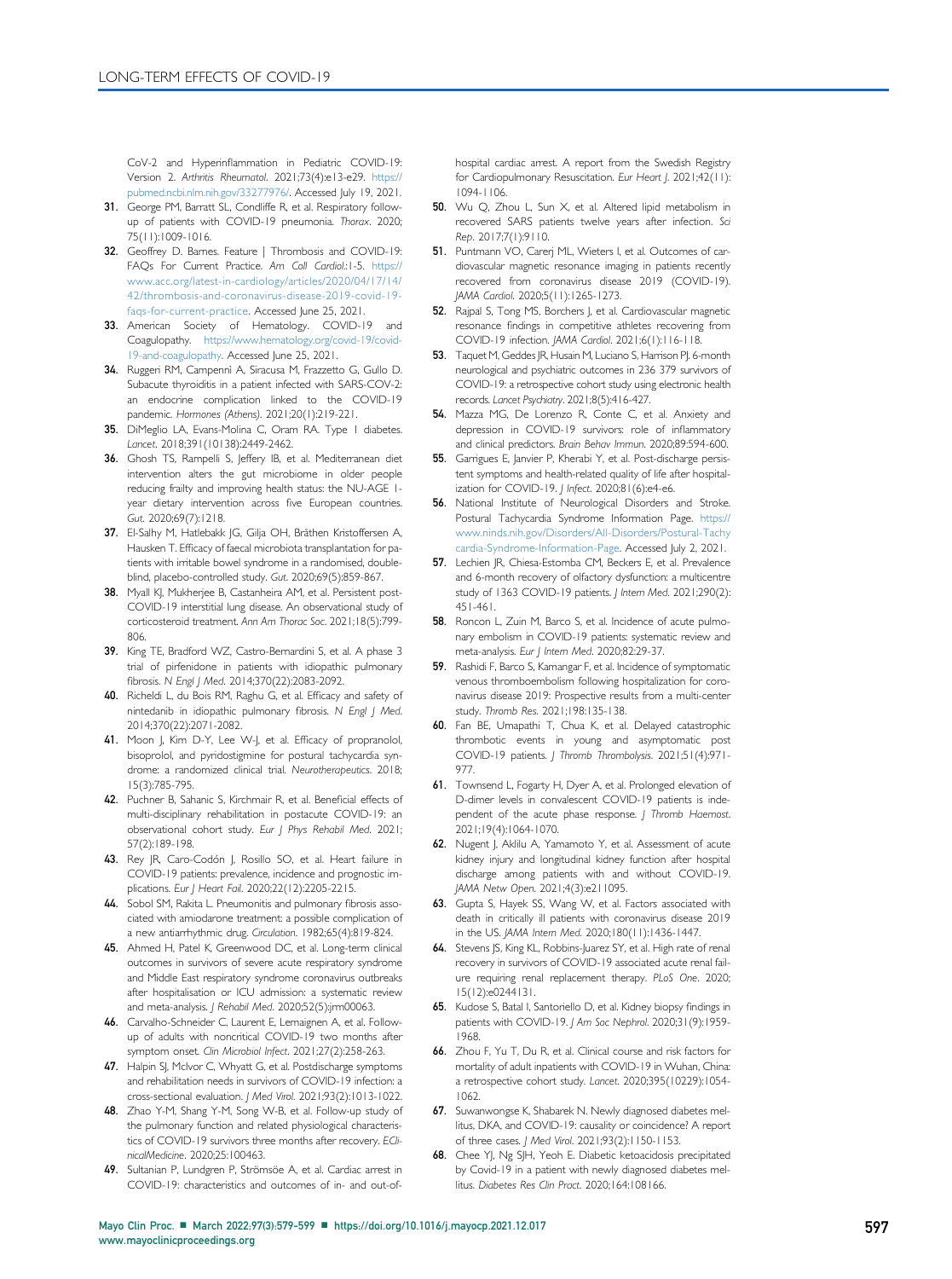- 69. Khatri A, Charlap E, Kim A. Subacute thyroiditis from COVID-19 infection: a case report and review of literature. Eur Thyroid J. 2021;9(6):324-328.
- 70. Mattar SAM, Koh SJQ, Rama Chandran S, Cherng BPZ. Subacute thyroiditis associated with COVID-19. BMJ Case Rep. 2020;13(8):e237336.
- 71. Harris A, Al Mushref M. Graves' thyrotoxicosis following SARS-CoV-2 infection. AACE Clin Case Reports. 2021;7(1):14-16.
- 72. Weng J, Li Y, Li J, et al. Gastrointestinal sequelae 90 days after discharge for COVID-19. Lancet Gastroenterol Hepatol. 2021; 6(5):344-346.
- 73. Galván Casas C, Català A, Carretero Hernández G, et al. Classification of the cutaneous manifestations of COVID-19: a rapid prospective nationwide consensus study in Spain with 375 cases. Br J Dermatol. 2020;183(1):71-77.
- <span id="page-19-17"></span>74. Argolo P, Pereira G, Pereira GF, Kalil J, Motta A, Agondi R. Clinical conditions of patients with chronic urticaria during the pandemic caused by the 2019 novel coronavirus disease (COVID-19). J Allergy Clin Immunol. 2021;147(suppl 2). AB26-AB26.
- <span id="page-19-18"></span>75. Royer P-Y, Zayet S, Jacquin-Porretaz C, et al. Angioedema and COVID-19: a new dermatological manifestation? Infect Dis Reports. 2021;13(1):23-25.
- 76. Abasaeed Elhag SA, Ibrahim H, Abdelhadi S. Angioedema and urticaria in a COVID-19 patient: a case report and review of the literature. JAAD Case Rep. 2020;6(10):1091-1094.
- 77. Azmy V, Benson J, Love K, Steele R. Idiopathic nonhistaminergic acquired angioedema in a patient with coronavirus disease 2019. Ann Allergy Asthma Immunol. 2020;125(5):600-602.
- <span id="page-19-21"></span>78. Bharat A, Querrey M, Markov NS, et al. Lung transplantation for patients with severe COVID-19. Sci Transl Med. 2020; 12(574):eabe4282.
- 79. Ojo AS, Balogun SA, Williams OT, Ojo OS. Pulmonary fibrosis in COVID-19 survivors: predictive factors and risk reduction strategies. Pulm Med. 2020;2020:6175964.
- 80. Janeway CAJ. Pillars article: approaching the asymptote? Evolution and revolution in immunology. Cold Spring Harb Symp Quant Biol. 1989;54:1-13.
- 81. Siripanthong B, Nazarian S, Muser D, et al. Recognizing COVID-19-related myocarditis: the possible pathophysiology and proposed guideline for diagnosis and management. Heart Rhythm. 2020;17(9):1463-1471.
- 82. Chen L, Li X, Chen M, Feng Y, Xiong C. The ACE2 expression in human heart indicates new potential mechanism of heart injury among patients infected with SARS-CoV-2. Cardiovasc Res. 2020;116(6):1097-1100.
- 83. Peretto G, Sala S, Rizzo S, et al. Ventricular arrhythmias in myocarditis: characterization and relationships with myocardial inflammation. J Am Coll Cardiol. 2020;75(9):1046-1057.
- 84. Xiong T-Y, Redwood S, Prendergast B, Chen M. Coronaviruses and the cardiovascular system: acute and long-term implications. Eur Heart J. 2020;41(19):1798-1800.
- 85. Erickson MA, Rhea EM, Knopp RC, Banks WA. Interactions of SARS-CoV-2 with the blood-brain barrier. Int | Mol Sci. 2021; 22(5):2681.
- 86. Nauen DW, Hooper JE, Stewart CM, Solomon IH. Assessing brain capillaries in coronavirus disease 2019. JAMA Neurol. 2021;78(6):760-762.
- 87. Duarte-Neto AN, Monteiro RAA, da Silva LFF, et al. Pulmonary and systemic involvement in COVID-19 patients assessed with ultrasound-guided minimally invasive autopsy. Histopathology. 2020;77(2):186-197.
- <span id="page-19-20"></span>88. Leentjens J, van Haaps TF, Wessels PF, Schutgens REG, Middeldorp S. COVID-19-associated coagulopathy and antithrombotic agents-lessons after 1 year. Lancet Haematol. 2021;8(7):e524-e533.
- 89. Nadim MK, Forni LG, Mehta RL, et al. COVID-19-associated acute kidney injury: consensus report of the 25th Acute Disease Quality Initiative (ADQI) Workgroup. Nat Rev Nephrol. 2020;16(12):747-764.
- 90. Wang X, Zheng J, Guo L, et al. Fecal viral shedding in COVID-19 patients: clinical significance, viral load dynamics and survival analysis. Virus Res. 2020;289:198147.
- 91. Mieczkowska K, Deutsch A, Borok J, et al. Telogen effluvium: a sequela of COVID-19. Int J Dermatol. 2021;60(1):122-124.
- <span id="page-19-13"></span><span id="page-19-12"></span>92. Yang J-K, Lin S-S, Ji X-J, Guo L-M. Binding of SARS coronavirus to its receptor damages islets and causes acute diabetes. Acta Diabetol. 2010;47(3):193-199.
- 93. Reddy PK, Kuchay MS, Mehta Y, Mishra SK. Diabetic ketoacidosis precipitated by COVID-19: a report of two cases and review of literature. Diabetes Metab Syndr. 2020;14(5):1459- 1462.
- 94. Šestan M, Marinović S, Kavazović I, et al. Virus-induced interferon-g causes insulin resistance in skeletal muscle and derails glycemic control in obesity. Immunity. 2018;49(1):164-177.e6.
- <span id="page-19-0"></span>95. Bussani R, Schneider E, Zentilin L, et al. Persistence of viral RNA, pneumocyte syncytia and thrombosis are hallmarks of advanced COVID-19 pathology. EBioMedicine. 2020;61: 103104.
- <span id="page-19-1"></span>96. Liu X, Zhou H, Zhou Y, et al. Risk factors associated with disease severity and length of hospital stay in COVID-19 patients. J Infect. 2020;81(1):e95-e97.
- <span id="page-19-2"></span>97. Guo T, Fan Y, Chen M, et al. Cardiovascular implications of fatal outcomes of patients with coronavirus disease 2019 (COVID-19). JAMA Cardiol. 2020;5(7):811-818.
- <span id="page-19-3"></span>98. Mercuro NJ, Yen CF, Shim DJ, et al. Risk of QT interval prolongation associated with use of hydroxychloroquine with or without concomitant azithromycin among hospitalized patients testing positive for coronavirus disease 2019 (COVID-19). JAMA Cardiol. 2020;5(9):1036-1041.
- <span id="page-19-4"></span>99. Corrales-Medina VF, Alvarez KN, Weissfeld LA, et al. Association between hospitalization for pneumonia and subsequent risk of cardiovascular disease. JAMA. 2015;313(3):264-274.
- <span id="page-19-5"></span>100. Lindner D, Fitzek A, Bräuninger H, et al. Association of cardiac infection with SARS-CoV-2 in confirmed COVID-19 autopsy cases. JAMA Cardiol. 2020;5(11):1281-1285.
- <span id="page-19-6"></span>101. Tang X, Feng Y-M, Ni J-X, et al. Early use of corticosteroid may prolong SARS-CoV-2 shedding in non-intensive care unit patients with COVID-19 pneumonia: a multicenter, single-blind, randomized control trial. Respiration. 2021; 100(2):116-126.
- <span id="page-19-7"></span>102. Wu C, Chen X, Cai Y, et al. Risk factors associated with acute respiratory distress syndrome and death in patients with coronavirus disease 2019 pneumonia in Wuhan, China. JAMA Intern Med. 2020;180(7):934-943.
- <span id="page-19-8"></span>103. The RECOVERY Collaborative Group. Dexamethasone in hospitalized patients with COVID-19. N Engl | Med. 2021; 384(8):693-704.
- <span id="page-19-9"></span>104. Kociol RD, Cooper LT, Fang JC, et al. Recognition and initial management of fulminant myocarditis. Circulation. 2020; 141(6):e69-e92.
- <span id="page-19-10"></span>105. Maron BJ, Udelson JE, Bonow RO, et al. Eligibility and disqualification recommendations for competitive athletes with cardiovascular abnormalities: task force 3: hypertrophic cardiomyopathy, arrhythmogenic right ventricular cardiomyopathy and other cardiomyopathies, and myocarditis. Circulation. 2015;132(22):e273-e280.
- <span id="page-19-11"></span>106. Chen HS, Wang W, Wu SN, Liu JP. Corticosteroids for viral myocarditis. Cochrane Database Syst Rev. 2013;2013(10): CD004471.
- <span id="page-19-14"></span>107. Dufort EM, Koumans EH, Chow EJ, et al. Multisystem inflammatory syndrome in children in New York State. N Engl J Med. 2020;383(4):347-358.
- <span id="page-19-15"></span>108. Williams B. Ototoxicity may be associated with protease inhibitor therapy. Clin Infect Dis. 2001;33(12):2100-2102.
- <span id="page-19-16"></span>109. Fardet L, Flahault A, Kettaneh A, et al. Corticosteroid-induced clinical adverse events: frequency, risk factors and patient's opinion. Br J Dermatol. 2007;157(1):142-148.
- <span id="page-19-19"></span>110. Sorokowska A, Drechsler E, Karwowski M, Hummel T. Effects of olfactory training: a meta-analysis. Rhinology. 2017;55(1):17-26.